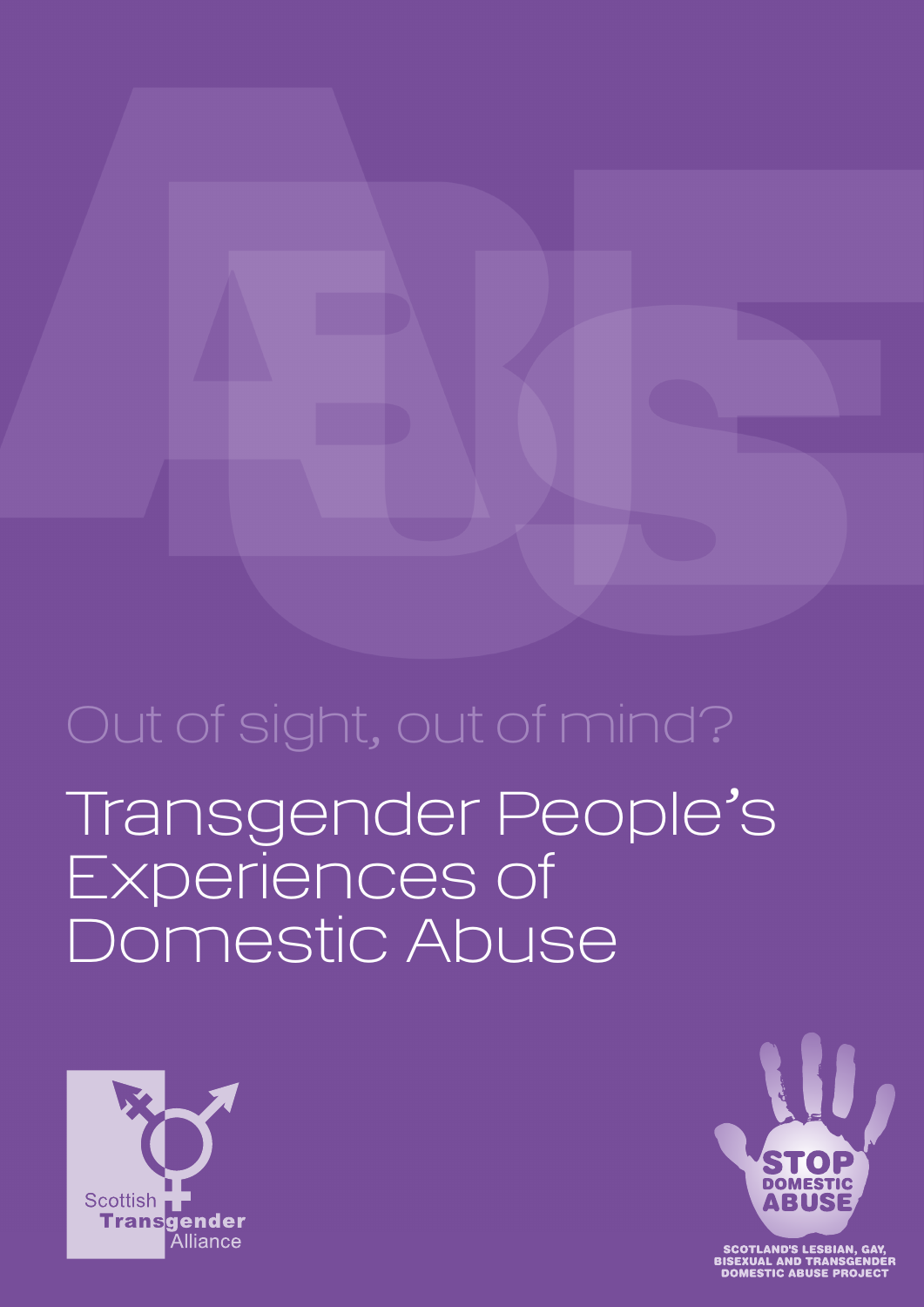In memory of Samantha, a young woman with a transsexual background, who died after experiencing many of the issues detailed in this report.

Research by: Amy Roch James Morton Graham Ritchie **Equality Network** LGBT Youth Scotland

Published August 2010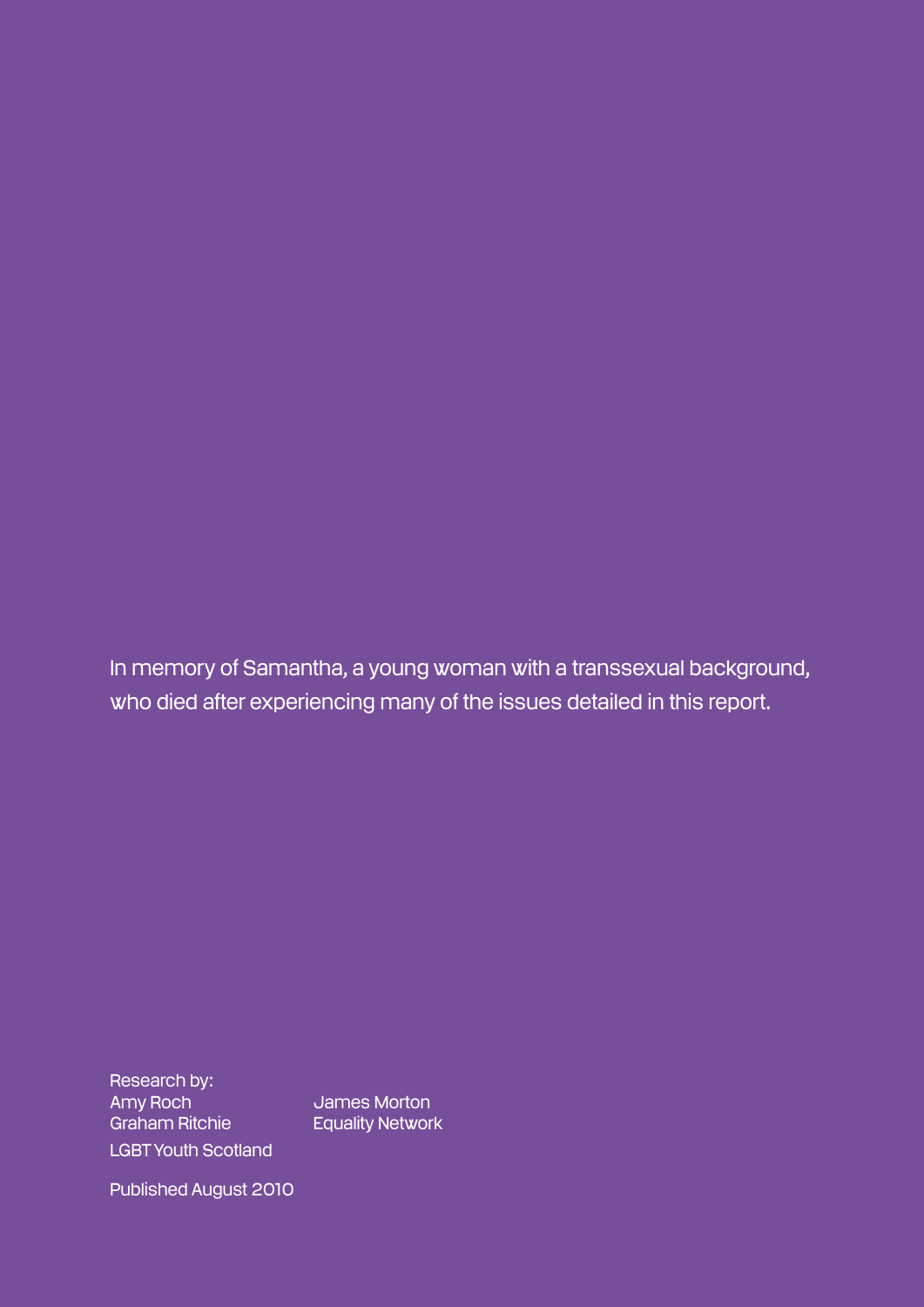### **FOREWORD**

This research lifts the lid on transgender people's experience of domestic abuse in Scotland. The limited research available suggests that prevalence rates of domestic abuse may be higher for transgender people than any other section of the population. That statement is what led the LGBT Domestic Abuse Project (managed by LGBT Youth Scotland), in partnership with the Scottish Transgender Alliance (managed by the Equality Network), to examine transgender people's experience of domestic abuse in Scotland.

The picture painted is one of high levels of prejudice and abuse in transgender people's relationships and home life, coupled with unacceptable negative experiences of accessing services and support when they are so fundamental.

LGBT Youth Scotland and the Equality Network support the recommendations of the report in helping to ensure that transgender people experience an adequate and positive response, regardless of the service they access. We are committed to working with the gender-based violence sector to improve things for transgender people experiencing domestic abuse and we encourage others to do the same.

F.C. wayon

Fergus McMillan Tim Hopkins Chief Executive **Director** LGBT Youth Scotland Equality Network

 $\begin{bmatrix} 1 & 1 \\ 1 & 1 \end{bmatrix}$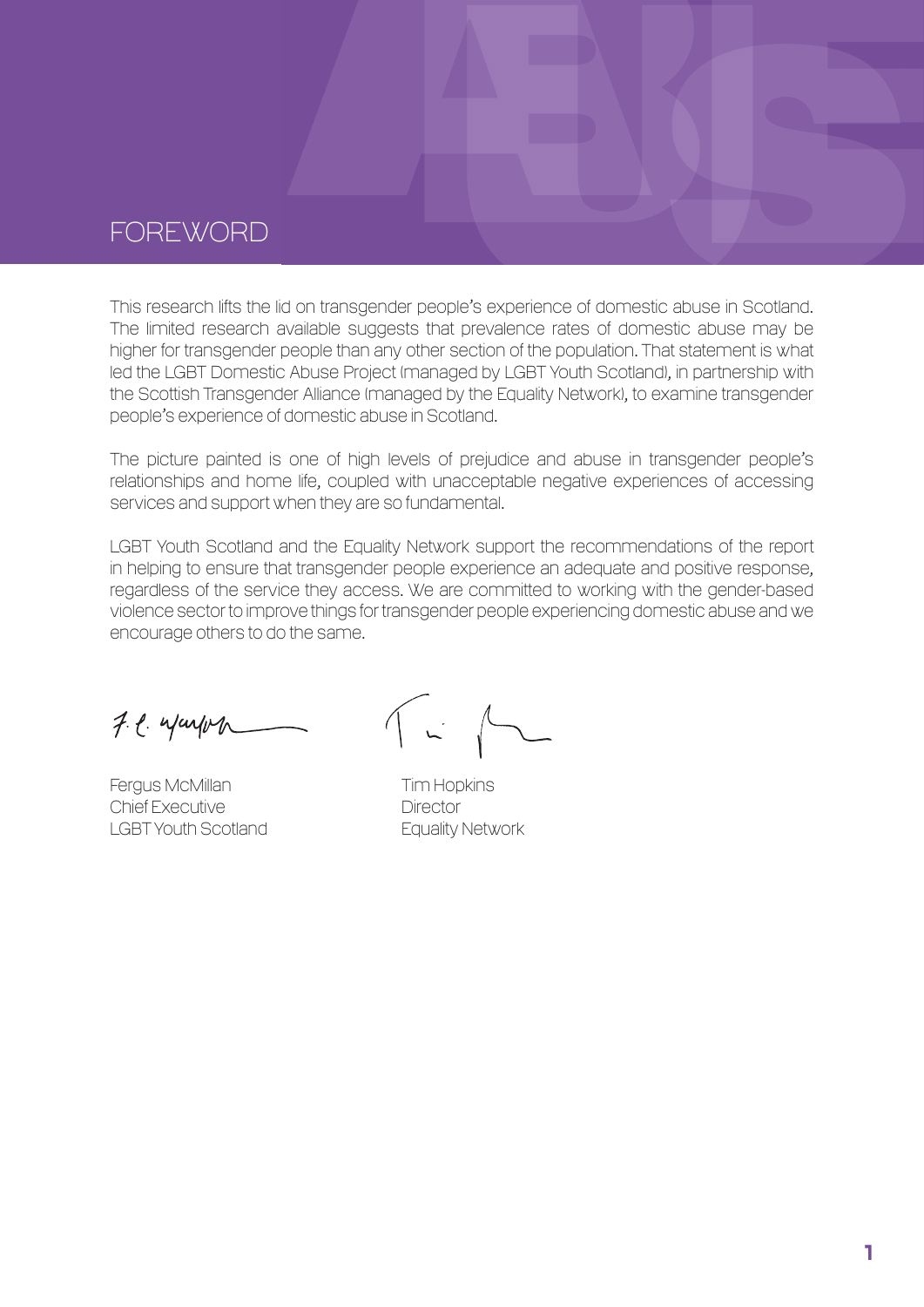#### **ACKNOWLEDGEMENTS**

This research was undertaken by LGBT Youth Scotland and the Equality Network.

We would especially like to thank all the people who gave their time to share their personal experiences, without them the research would not have been possible.

We would also like to thank the LGBT Domestic Abuse Project's reference group members for their assistance and advice throughout the course of this research.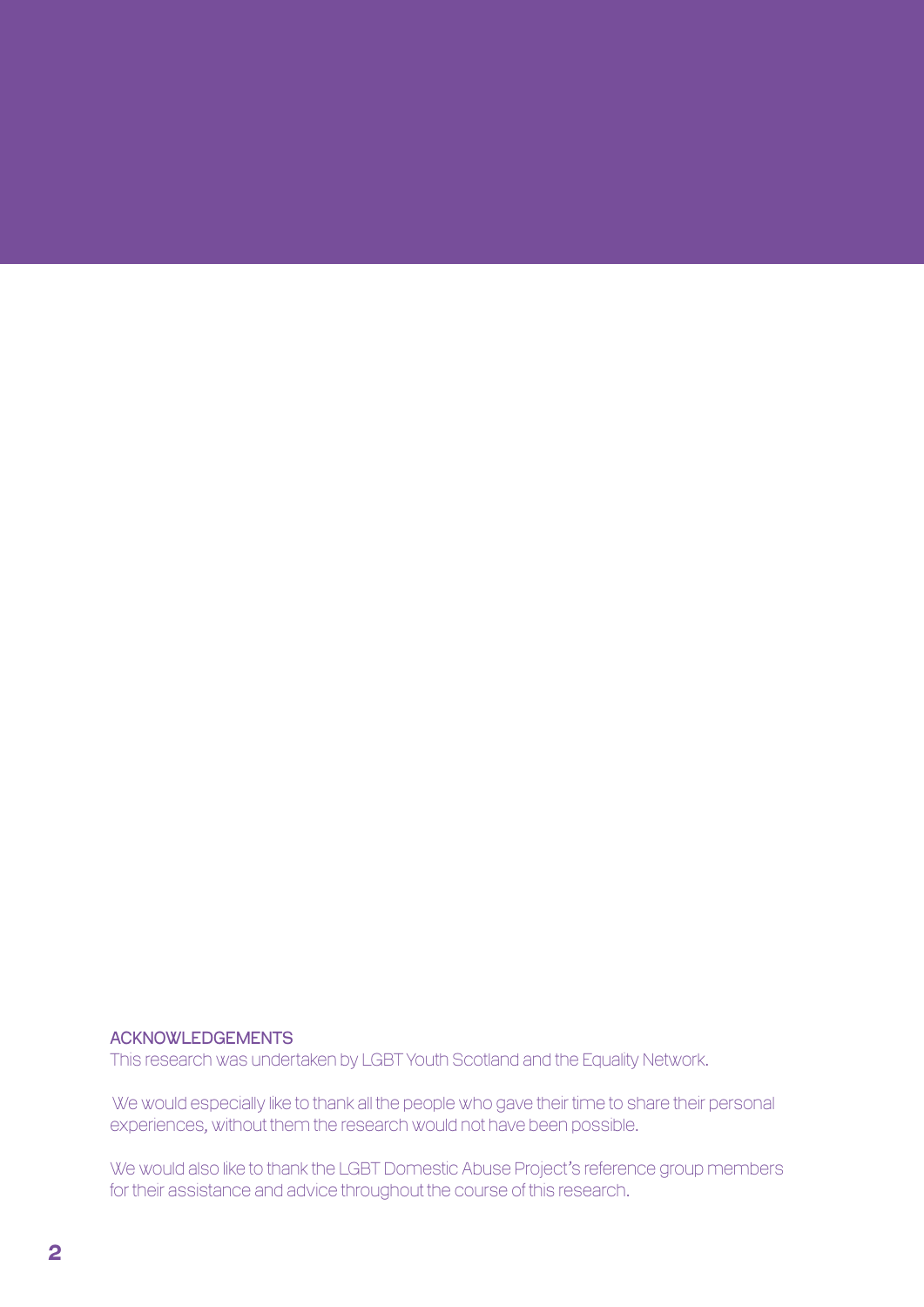## contents

|     | Foreword   |                                                                                          | $\overline{\phantom{a}}$ |
|-----|------------|------------------------------------------------------------------------------------------|--------------------------|
| ٦.  |            | Introduction                                                                             | 4                        |
| 2.  |            | <b>Key Findings</b>                                                                      | 5                        |
| 3.  |            | Definitions and Terminology                                                              | 6                        |
| 4.  |            | Methodology                                                                              | 8                        |
| 5.  |            | Demographics                                                                             | $\Theta$                 |
| 6.  |            | <b>Experiences of Domestic Abuse</b>                                                     | 12                       |
|     | 6.1        | Emotional Abuse: Controlling behaviours                                                  | 13                       |
|     | 6.2        | Emotional Abuse: Threatening behaviours                                                  | 74                       |
|     | 6.3        | Emotional Abuse: Transphobic behaviours                                                  | 15                       |
|     | 6.4        | Spotlight: Coming Out and Transitioning in<br>an Existing Relationship                   | 17                       |
|     | 6.5<br>6.6 | Sexual Abuse<br>Spotlight: Overemphasis of Biological Sex<br>Undermining Gender Identity | 18<br>19                 |
|     | 6.7        | <b>Physical Abuse</b>                                                                    | 20                       |
|     | 6.8        | Spotlight: First Experiences of Gender Inequalities                                      | 21                       |
|     | 6.9        | Spotlight: Shame and Secrecy                                                             | 22                       |
| 7.  |            | Other types of gender based violence                                                     | 23                       |
| 8.  |            | <b>Impact of Domestic Abuse</b>                                                          | 24                       |
| 9.  |            | Seeking help and Support                                                                 | 26                       |
|     | 9.1        | Contacting the Police                                                                    | 27                       |
|     | 9.2        | Spotlight: Lack of Supportive Social Circles                                             | 28                       |
|     | 9.3        | Spotlight: Reluctance to Access Support Services                                         | 29                       |
|     | 9.3.1      | Fear of ignorance and prejudice                                                          | 29                       |
|     | 9.3.2      | Feelings of failure and self-blame                                                       | 29                       |
|     | 9.4        | Spotlight: Reluctance to Remain Using<br><b>Trans Support Networks</b>                   | 30                       |
| 10. |            | Recommendations                                                                          | 31                       |
| 11. |            | Contacts and More Information                                                            | 32                       |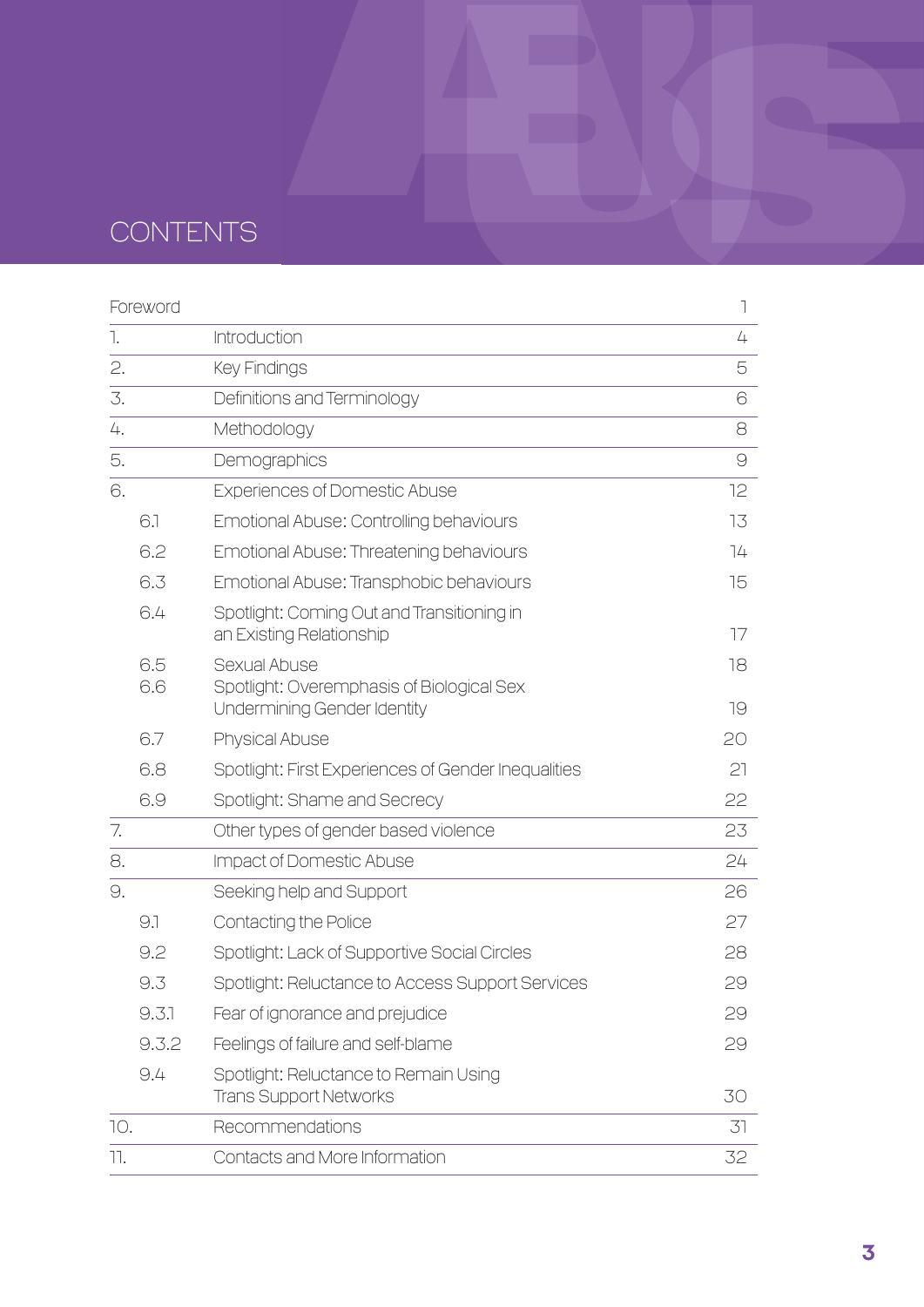### 1. INTRODUCTION

Although there has been some research published looking specifically at same-sex domestic abuse and the prevalence rate of domestic abuse for lesbians, gay men and (to a lesser extent) bisexual people, there has been no published research focussed solely on transgender people's experiences of domestic abuse in the UK. General research estimates that 73 percent of transgender people have experienced transphobic harassment**'** and the Scottish Transgender Alliance found that 46 percent of transgender respondents to their 'Transgender Experiences in Scotland' survey had experienced transphobic abuse within a domestic relationship<sup>2</sup>.

The LGBT Domestic Abuse Project is funded by the Scottish Government to raise awareness and improve service responses to LGBT people who experience domestic abuse. The project is managed by LGBT Youth Scotland and focuses on the experiences of people of all ages. The project is supported by a reference group of members from the Scottish Government's Violence Against Women team, Scottish Women's Aid, Stonewall Scotland, Women's Support Project, Open Road, Equality Network and Scottish Transgender Alliance.

The Scottish Transgender Alliance is funded by the Scottish Government to raise awareness and improve transgender equality, rights and inclusion. The Scottish Transgender Alliance is managed by the Equality Network.

The LGBT Domestic Abuse Project and the Scottish Transgender Alliance have undertaken this research to investigate the ways in which transgender people experience domestic abuse and to help determine the specific needs of the transgender community when accessing services which provide support and advice to those experiencing domestic abuse. An additional focus of the research was to explore some of the barriers faced by transgender people experiencing domestic abuse when accessing mainstream domestic abuse services.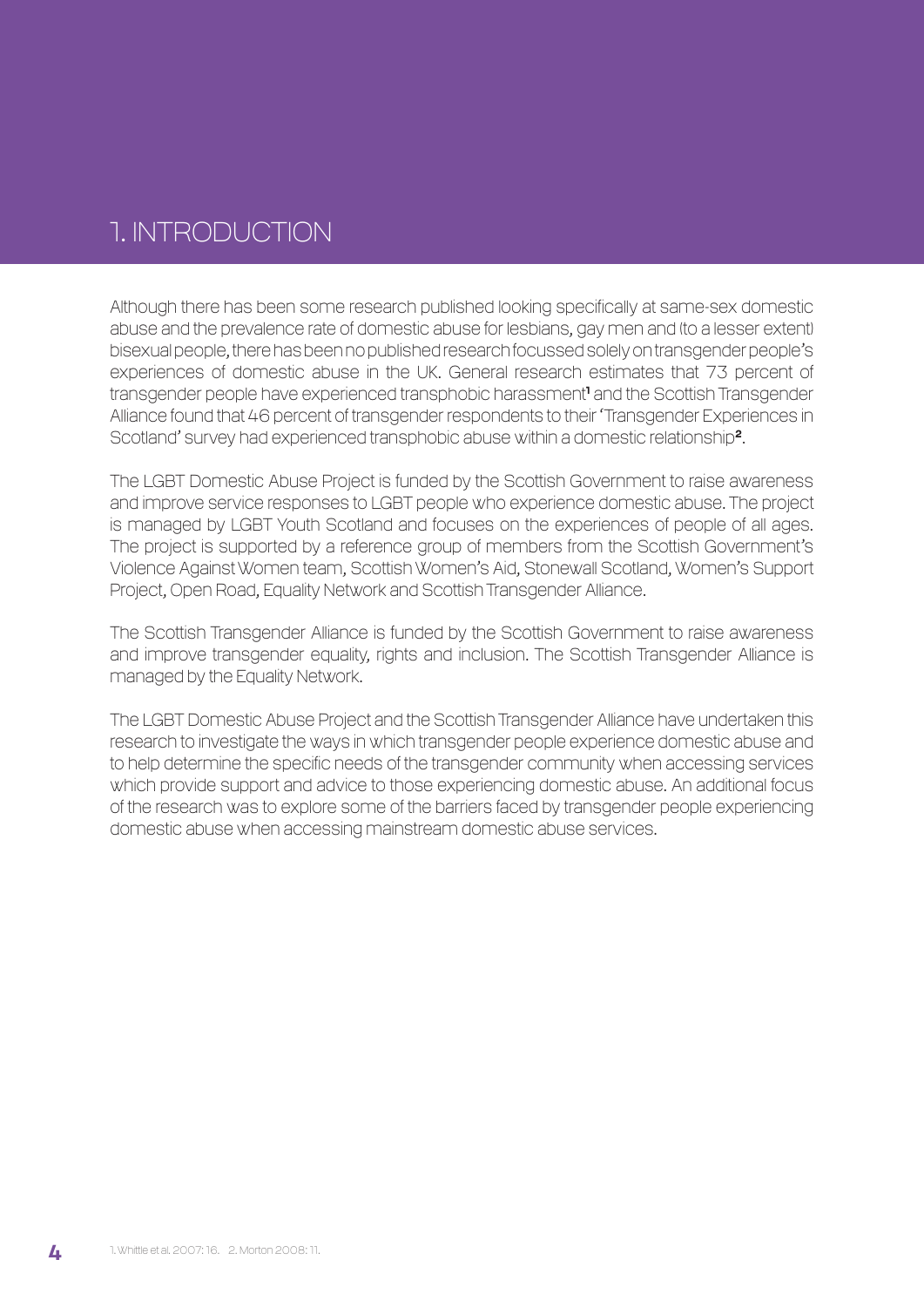### 2. KEY FINDINGS

- 80% of respondents stated that they had experienced emotionally, sexually, or physically abusive behaviour by a partner or ex-partner.
- Although 80% of respondents identified having experienced some form of abusive behaviour from a partner or ex-partner, only 60% of respondents recognised the behaviour as domestic abuse.
- The type of domestic abuse most frequently experienced by the respondents was transphobic emotional abuse, with 73% of the respondents experiencing at least one type of transphobic emotionally abusive behaviour from a partner or ex-partner.
- 60% of respondents had experienced controlling behaviour from a partner or ex-partner.
- 45% of respondents had experienced physically abusive behaviour from a partner or ex-partner.
- 47% of respondents had experienced some form of sexual abuse from a partner or ex-partner.
- 37% of respondents said that someone had forced, or tried to force them to have sex when they were under the age of 16.
- 46% of respondents said that someone had forced, or tried to force them to engage in some other form of sexual activity when under the age of 16.
- 10% of respondents stated that someone had forced, or tried to force them to engage in sexual activity for money.

Seventy-five percent of the respondents answered questions relating to the impact that domestic abuse had on their wellbeing. They also answered questions about whether they had contacted any support services about their experiences of domestic abuse. Their responses are as follows:

- 98% identified at least one negative impact upon their wellbeing as a result of their experiences of domestic abuse.
- 76% identified having experienced psychological or emotional problems as a consequence of the abuse.
- 15% said that they had attempted suicide as a consequence of the abuse.
- 24% told no one about the domestic abuse that they had experienced.
- 18% felt that the most recent domestic abuse that they had experienced was "just something that happened".
- 51% thought that the most recent domestic abuse they had experienced was "wrong but not a crime".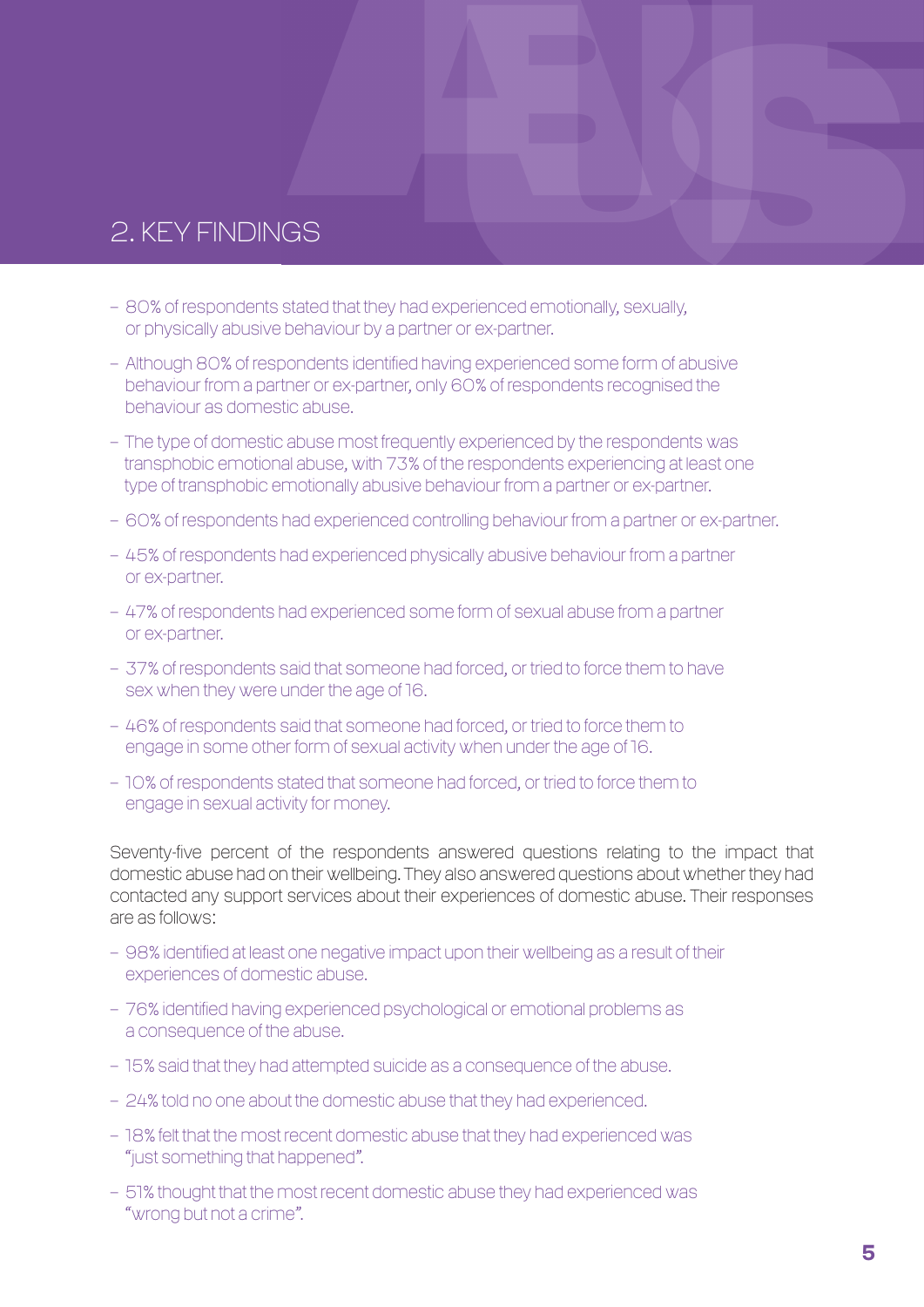### 3. DEFINITIONS AND TERMINOLOGY

In Scotland, the terms transgender people and trans people are used as equivalent inclusive umbrella terms encompassing a diverse range of people who find their gender identity does not fully correspond with the sex they were assigned at birth.

The term gender identity refers to "each person's deeply felt internal and individual experience of gender, which may or may not correspond with the sex assigned at birth, including the personal sense of the body (which may involve, if freely chosen, modification of bodily appearance or function by medical, surgical or other means) and other expressions of gender, including dress, speech and mannerisms"3.

Within some parts of this research report, the transgender respondents have been divided into three different groups:

- Trans men who have previously transitioned, or are currently transitioning, from female to male (FTM) and are therefore living as men.
- **Trans women** who have previously transitioned, or are currently transitioning, from male to female (MTF) and are therefore living as women.
- Other gender variant trans people who have not transitioned on a permanent basis from female-to-male or from male-to-female. Instead they either live partly or fully as the gender which corresponds with the sex they were assigned at birth or live in a non-binary gender which is not clearly male or female. This group includes, but is not limited to, transvestite/ cross-dressing people (those who wear clothing traditionally associated with the other gender either occasionally or more regularly) and androgyne/polygender people (those who have non-binary gender identities and do not identify as male or female).

In this report, the term **transphobia** is used to refer to negative attitudes and behaviours towards transgender people which are motivated by the perpetrator's aversion, disgust, fear, hatred or prejudice of transgender people, gender reassignment or gender variant behaviour.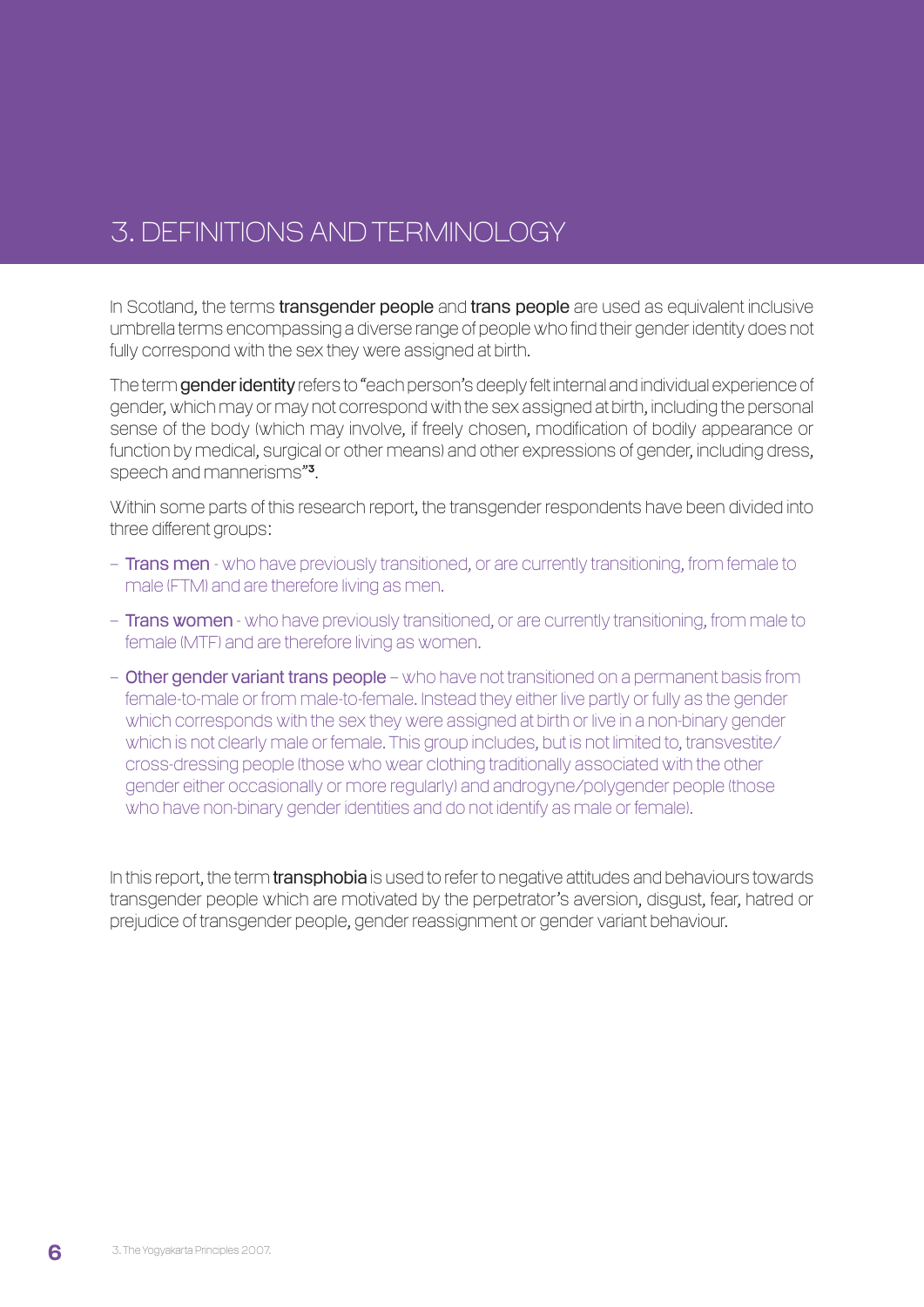### The Scottish Government defines **domestic abuse** as the following:

Domestic abuse (as gender-based abuse) can be perpetrated by partners or ex-partners and can include physical abuse (assault and physical attack involving a range of behaviour), sexual abuse (acts which degrade and humiliate women and are perpetrated against their will, including rape) and mental and emotional abuse (such as threats, verbal abuse, racial abuse, withholding money and other types of controlling behaviour such as isolation from family or friends).

In accepting this definition it must be recognised that children are witness to, and may be subject to, the abuse and children who witness or are used in the abuse, can experience stress and fear and may suffer a range of adverse effects, including physical injury, poor health and an array of psychological difficulties.

This project supports the Scottish gender-based definition of domestic abuse. The genderbased analysis of domestic abuse can be applied to lesbian, gay, bisexual and transgender people's experiences of domestic abuse. We have, however, amended the definition to take account of specific experiences applicable to LGBT people and to ensure that gay, bisexual and transgender men are fully included within the aims of this project.

### As a result The LGBT Domestic Abuse Project uses the following definition:

Domestic abuse can be perpetrated by partners or ex-partners and can include physical abuse (assault and physical attack involving a range of behaviour), sexual abuse (acts which degrade and humiliate and are perpetrated against the person's will, including rape), and mental and emotional abuse (such as threats, verbal abuse, racial abuse, homophobic/ biphobic/transphobic abuse, withholding money and other types of controlling behaviour such as 'outing', the threat of 'outing' or enforced isolation from family and friends).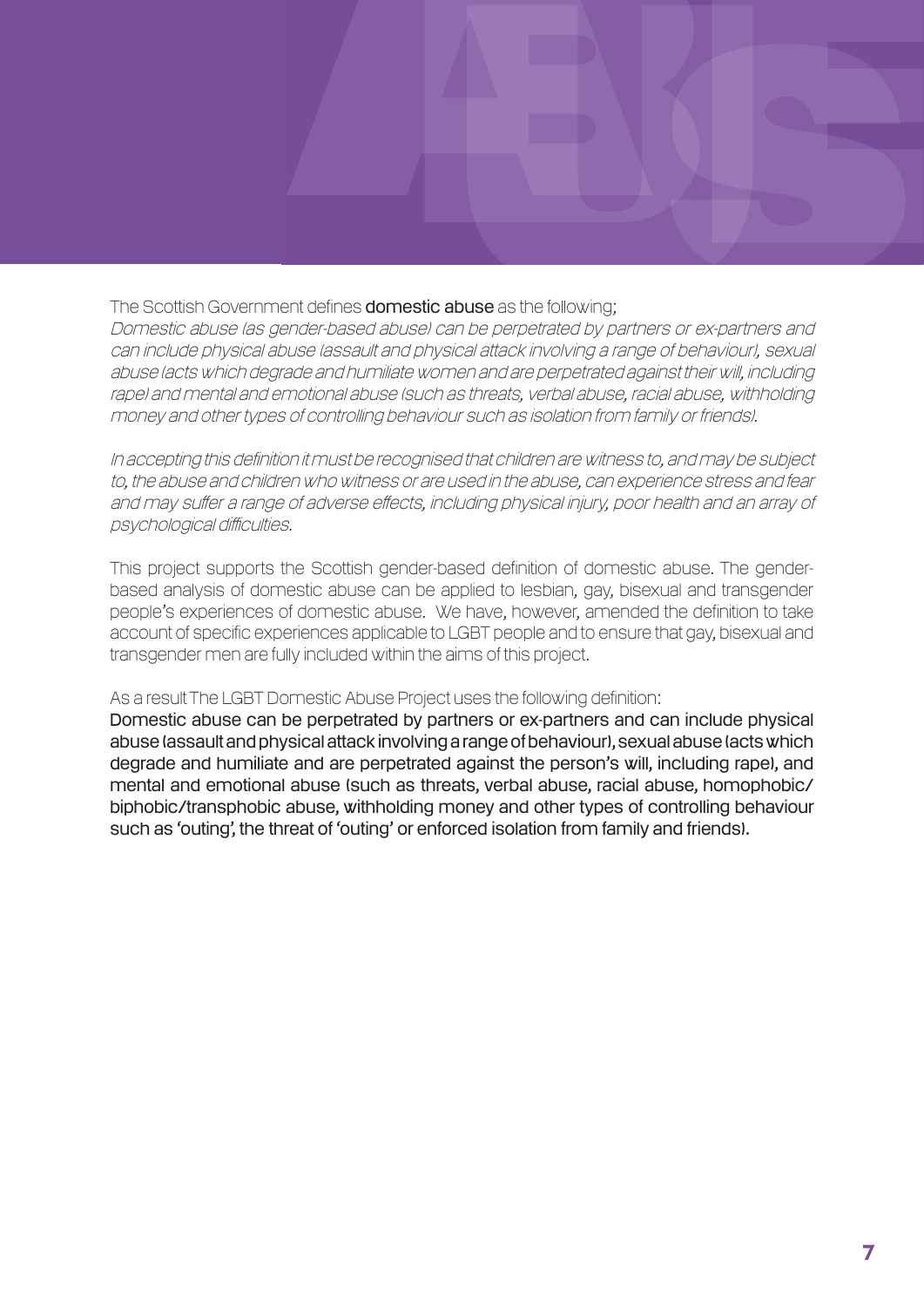### 4. Methodology

Access to an online survey was provided for a total of three months via matching webpages on the LGBT Domestic Abuse Project and Scottish Transgender Alliance websites. The online survey was advertised by email and paper flyers amongst LGBT and transgender networks specifically, although not exclusively, within Scotland. Paper versions of the survey were also distributed through several local transgender groups across Scotland. A total of sixty usable responses were obtained. Respondents were also asked if they would be willing to participate in qualitative interviews to obtain more detailed information and seven in-depth interviews were conducted.

As the survey recruitment strategy was primarily through LGBT and transgender networks, it is unlikely to have reached the whole trans population. It may not, for example, have reached transitioned people who no longer see themselves as being 'trans' or those who are isolated by other circumstances from transgender support networks. Using this recruitment strategy also means that response rates cannot be calculated as there is no way to know exactly how many people heard about the survey. These factors combined with the relatively small scale of the research mean that the results of the survey cannot claim to be representative of the whole transgender population in Scotland. The research does, however, clearly highlight transgender people's experiences of domestic abuse and their access to, and experiences of, support services. As a result, we have been able to produce some key recommendations through this research.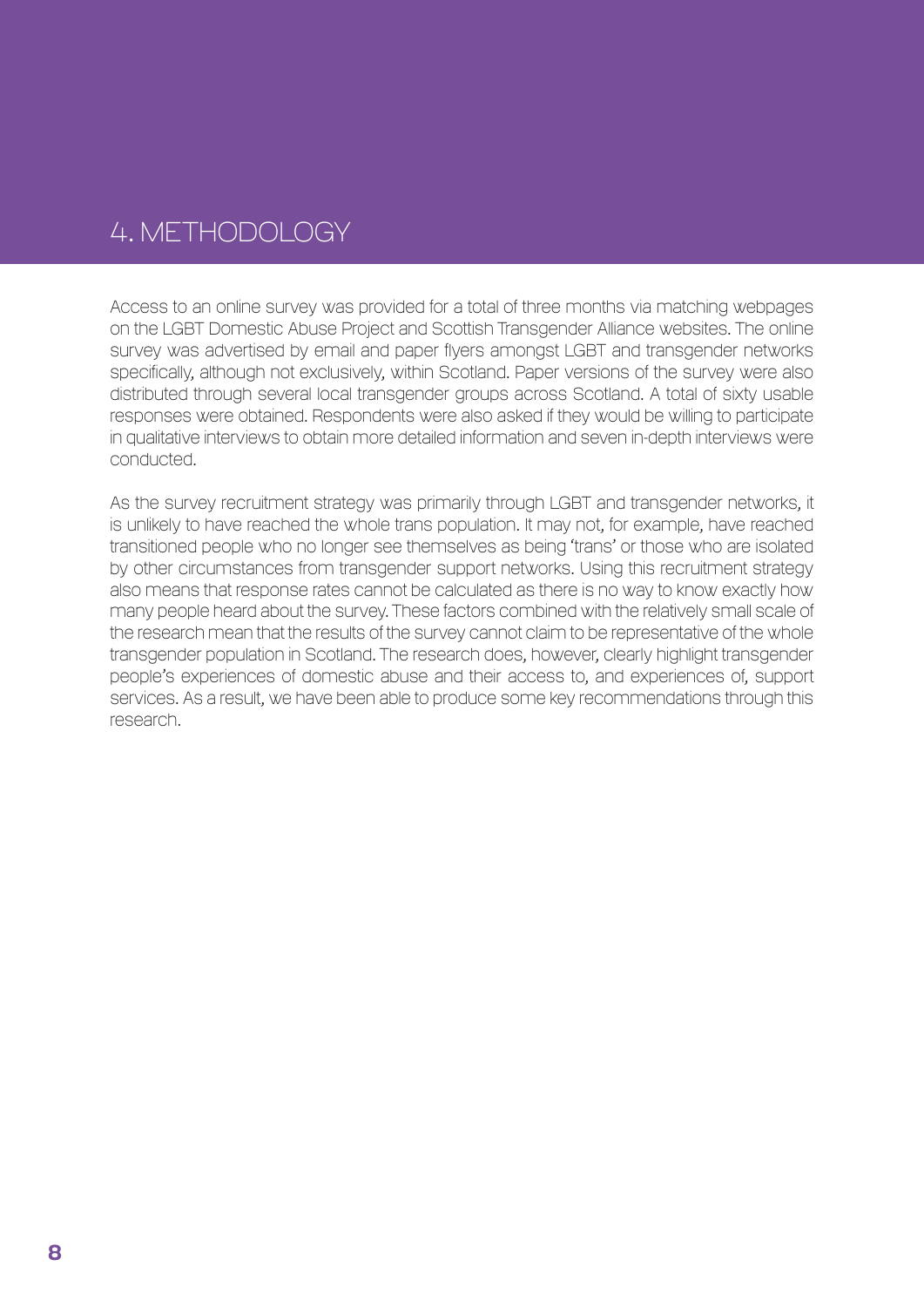### 5. Demographics

#### **AGF**

The age distribution of respondents showed a fairly even spread of people from ages 16 to 60 with only one respondent over the age of 60. The mean average age of respondents was 37.

#### **GEOGRAPHY**

Most of the respondents (70%) were from Scotland with a much smaller number (just over 20%) from other parts of the UK. The survey was also completed by five people who reported that they lived in the USA<sup>4</sup>. The response in Scotland was much greater owing to the strong distribution networks in Scotland and the physical location of the partner organisations working on the research.

#### Trans situation

#### Trans situation of the 60 respondents



Nearly half of the respondents were male to female (MTF) trans women, almost a third were female to male (FTM) trans men and just over a fifth were other types of gender variant trans people. Across these three broad categories, respondents were given a list of further transgender terminology options to self-describe their particular trans situations and many selected multiple terms from the list. This highlights the complex nature of transgender terminology use.

The respondents who had transitioned from female to male or from male to female were asked how long they had been transitioned (i.e. living full-time in accordance with their gender identity). Most respondents had been transitioned for less than 5 years.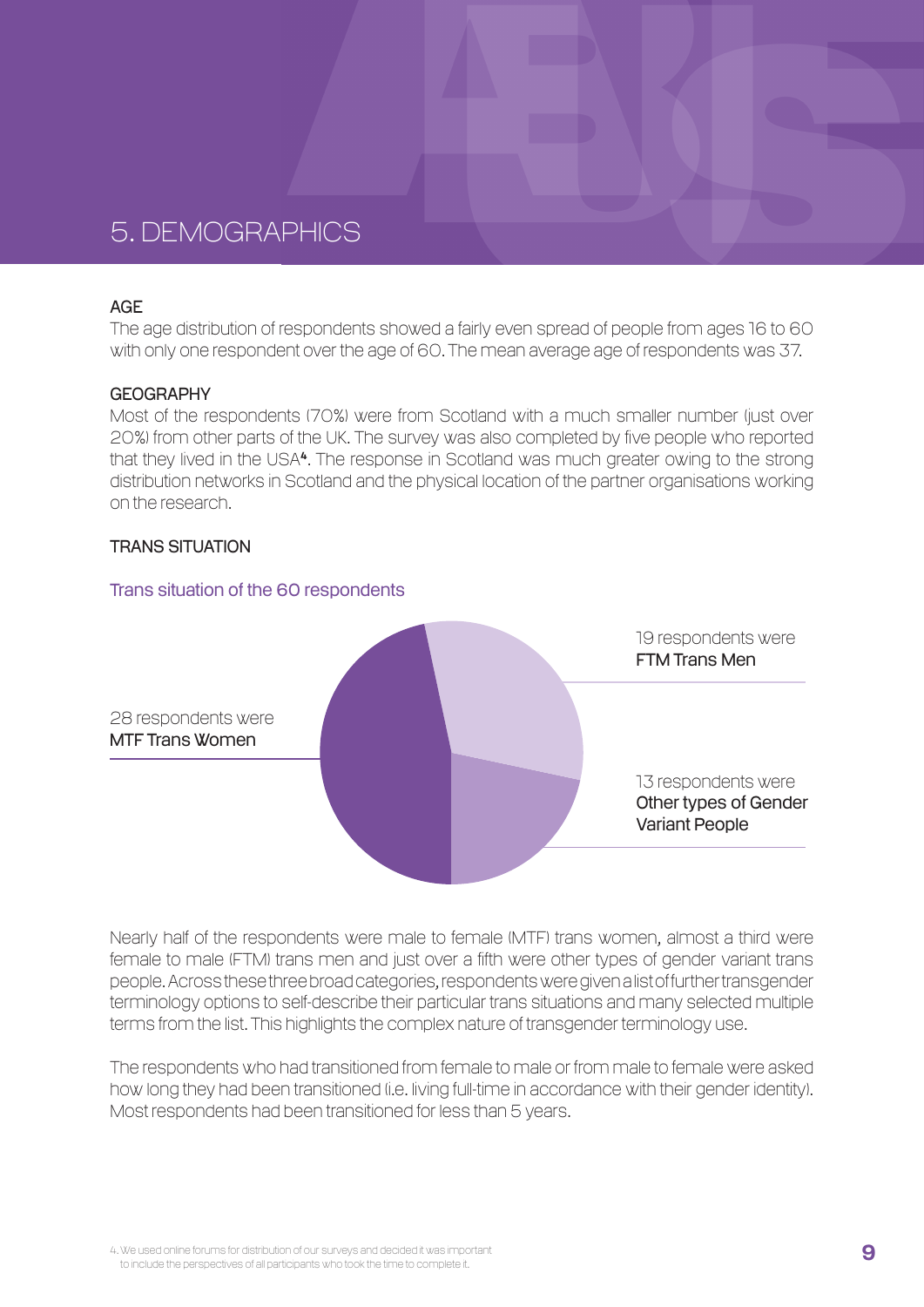#### **EDUCATION**

The respondents had, in general, a high level of educational qualifications with over 60 percent of respondents having obtained a degree or equivalent qualification or a higher degree or post graduate qualification. This is far higher than the educational attainment of the general population, a trend also identified in previous research<sup>5</sup>.

The high educational qualifications of respondents is in sharp contrast to their incomes. It is generally expected that highly qualified people will have above average incomes, yet this is not the case for the respondents. While over two-thirds of the respondents were well educated and in paid employment, almost half of the respondents had a gross annual income of less than £15,000, with almost a third living on an income under £10,000.

#### SEXUAL ORIENTATION



#### Sexual Orientation of Survey Respondents

As shown in the graph above, there was a broad and complex range of responses relating to how transgender people defined their sexual orientation. A quarter of the respondents chose to simultaneously tick more than one option to define their sexual orientation.

It is important to note that gender identity and sexual orientation are two separate aspects of identity. Although many transgender people identify as part of a wider LGBT community, some transgender people who strongly identify as Straight/Heterosexual may react negatively to services assuming that they see themselves as part of a larger LGBT community.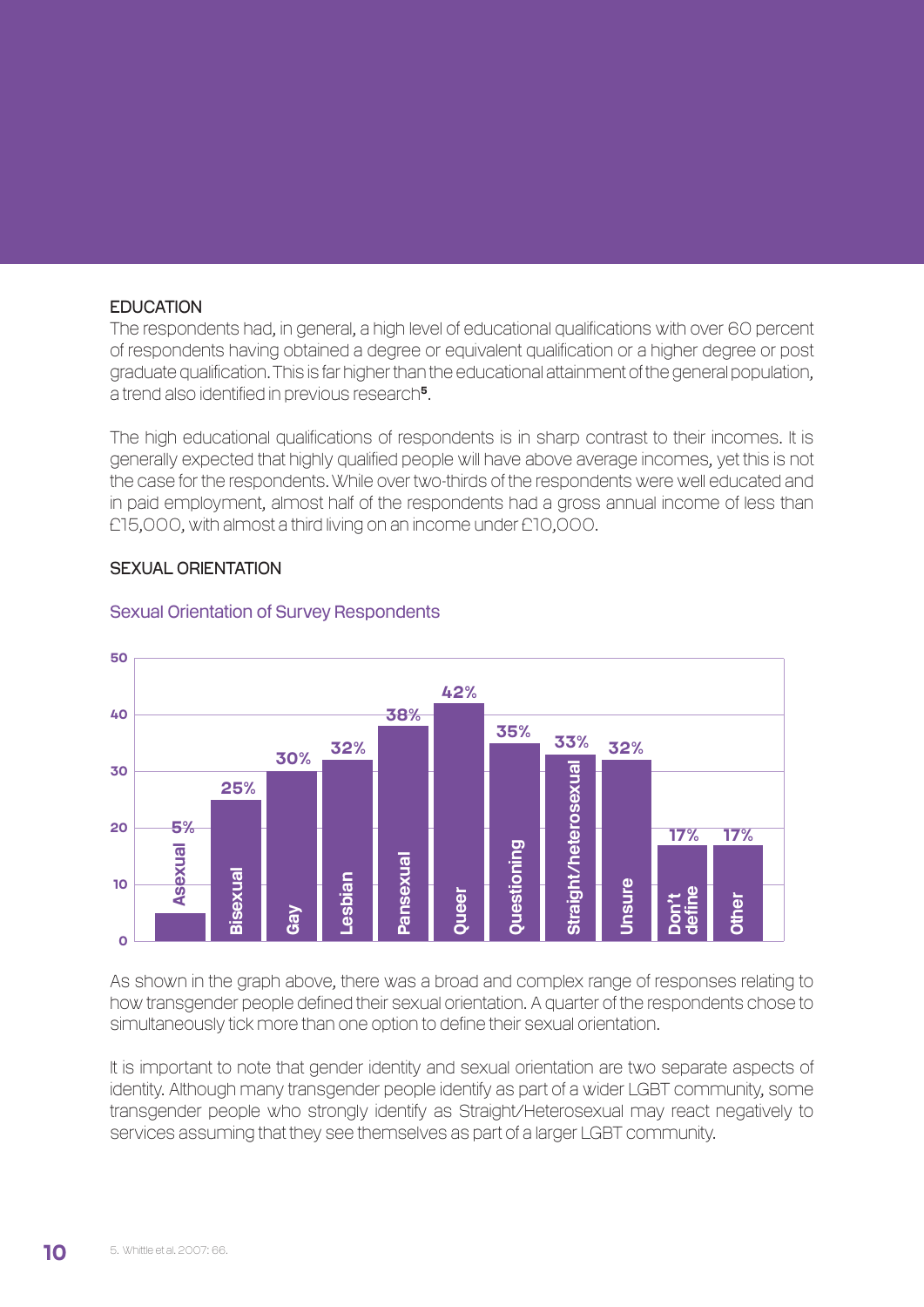The most common response from MTF trans women was Lesbian (almost double the number of MTF trans women respondents identified as Lesbian than identified as Straight/Heterosexual). The terms Queer, Pansexual and Straight/Heterosexual were all common responses from FTM trans men. For non-binary gender variant respondents, the term Queer was three times more common a response than Straight/Heterosexual.

There were also a significant number of respondents who selected Questioning, Unsure and/ or Don't Define. As sexual orientation terms such as Straight/Heterosexual and Gay or Lesbian require the genders of the person and partner(s) to be clearly established, it can be very difficult for transgender people to work out which term to use if they currently live in more than one gender role or have remained with the same partner throughout their transition. These responses could also result from the renegotiation of sexual orientation that many transgender people experience when transitioning. The responses thus highlight the complex nature of sexual orientation diversity among transgender people.

"I was, and still am, attracted to females. But now, my transition, I'm seriously questioning where I am with it. But again, I won't label myself. I will not say, you know 'I'm lesbian', 'I'm gay' or 'I'm bi'. I will take it as it comes. I've never had a gay experience, but what didn't appeal to me once is starting to appeal to me now. So, I'll take it as it comes."

### **RELATIONSHIPS**

Previous Partners of Survey Respondents

| Total number of<br>Different Partners | Percentage of<br><b>Respondents</b> |
|---------------------------------------|-------------------------------------|
| Have never had a partner              | 5%                                  |
| One partner                           | 5%                                  |
| From 2 to 5 partners                  | 45%                                 |
| From 6 to 10 partners                 | 15%                                 |
| From 11 to 20 partners                | 8%                                  |
| From 21 to 50 partners                | 10%                                 |
| Over 51 partners                      | 2%                                  |

Most respondents said that they were currently single. When asked about previous partners, the majority of respondents had less than six partners. As demonstrated later in the report there are a variety of reasons that make relationships difficult for transgender people. These reasons include, but are not limited to, the renegotiation of gender roles within existing relationships and the isolation and stigmatisation of transgender people in relationships or society.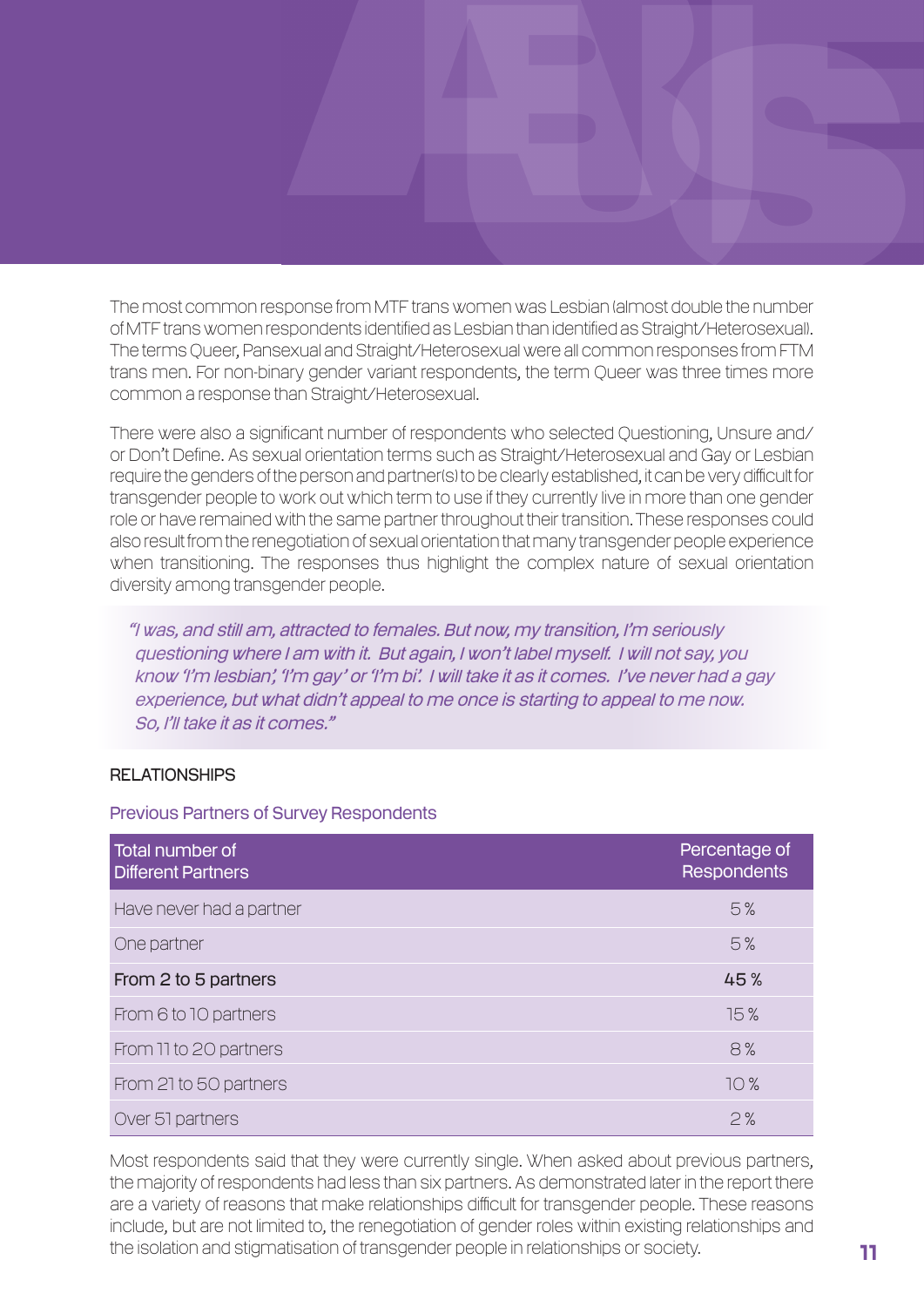### 6. Experiences of Domestic Abuse

### 80% of respondents stated that they had experienced emotionally, sexually, or physically abusive behaviour by a partner or ex-partner.

The survey first asked respondents to identify from a list of various behaviours, any which they had experienced from a partner or ex-partner. The behaviours were grouped into three types of emotional abuse (controlling behaviours, threatening behaviours and trans specific behaviours), then a set of sexual abuse behaviours and finally a set of physical abuse behaviours.

After the list of different possible partner or ex-partner behaviours, the survey also directly asked respondents the question "Do you personally feel that a partner or ex-partner has ever done anything to you which could be considered abusive?" Although 80 percent (48 out of 60) had experienced behaviours which could be considered abusive, only 60 percent (36 out of 60) stated a definitive "YES" to this question. A further 27 percent stated "NO" and 13 percent were unsure or preferred not to answer. The survey responses suggest that some transgender people may experience domestic abuse and resulting negative impacts upon their wellbeing but be reluctant to formally acknowledge that the behaviours they experienced are abusive.

This research shows that the type of domestic abuse most frequently experienced by the transgender respondents was transphobic<sup>6</sup> emotional abuse. Seventy-three percent of the respondents experienced abusive behaviours from partners or ex-partners which specifically aimed to oppress or invalidate the transgender person's gender identity, undermine their ability to transition, or to influence their decision about coming out to others. Forty-two percent of respondents stated they had felt insecure about their gender identity as a result of a partner's behaviour. Both transgender specific emotionally abusive behaviours and the negative impacts which result are often not fully understood or acknowledged by service providers.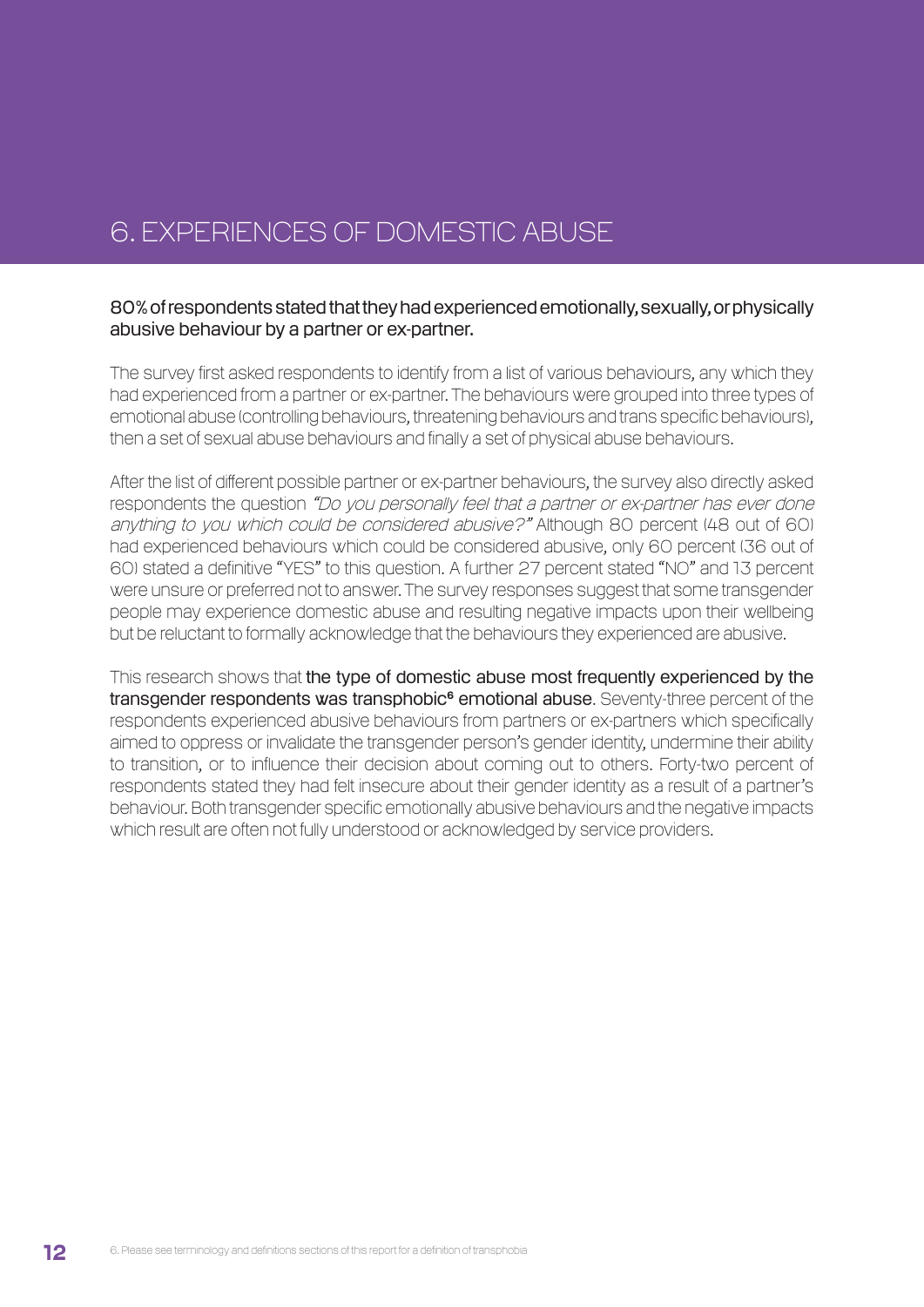### 6.1. Emotional Abuse: Controlling Behaviours

| <b>Emotional Abuse:</b><br><b>Controlling Behaviours</b> by Partner or Ex-Partner                           | Respondents who<br>have experienced |
|-------------------------------------------------------------------------------------------------------------|-------------------------------------|
| Stopped you having your fair share of money or taken money from you                                         | 18%                                 |
| Stopped you from seeing your friends and/or relatives                                                       | 30%                                 |
| Repeatedly put you down so that you felt worthless                                                          | 45%                                 |
| Behaved in a jealous or controlling way e.g. restricting what you can<br>do, who you can see, what you wear | 48%                                 |
| Partner or ex-partner carried out at least one of these controlling behaviours                              | 60%                                 |

Respondents disclosed experiencing very high levels of emotional abuse in the form of controlling behaviours from partners and ex-partners. Almost half the respondents said that their partner or ex-partner had behaved in a jealous or controlling way and 45 percent said that a partner or ex-partner had repeatedly put them down so that they felt worthless.

 "[My partner and I] had gone into a bar... I was chatting to [another] guy... He went mad, total mad... It's scary, it is scary. I got dragged out of this bar by him. We went back to our hotel room and luckily for us the people in the room next door obviously realised we were having this domestic situation, and they actually phoned the police... I was very scared... he just snapped."

Other controlling behaviours experienced were in relation to access to money, friends and family. By doing this, abusive partners can isolate their partners from supportive social circles. As a result those experiencing abuse are less likely to acknowledge it as abusive or have the confidence to seek advice and support services.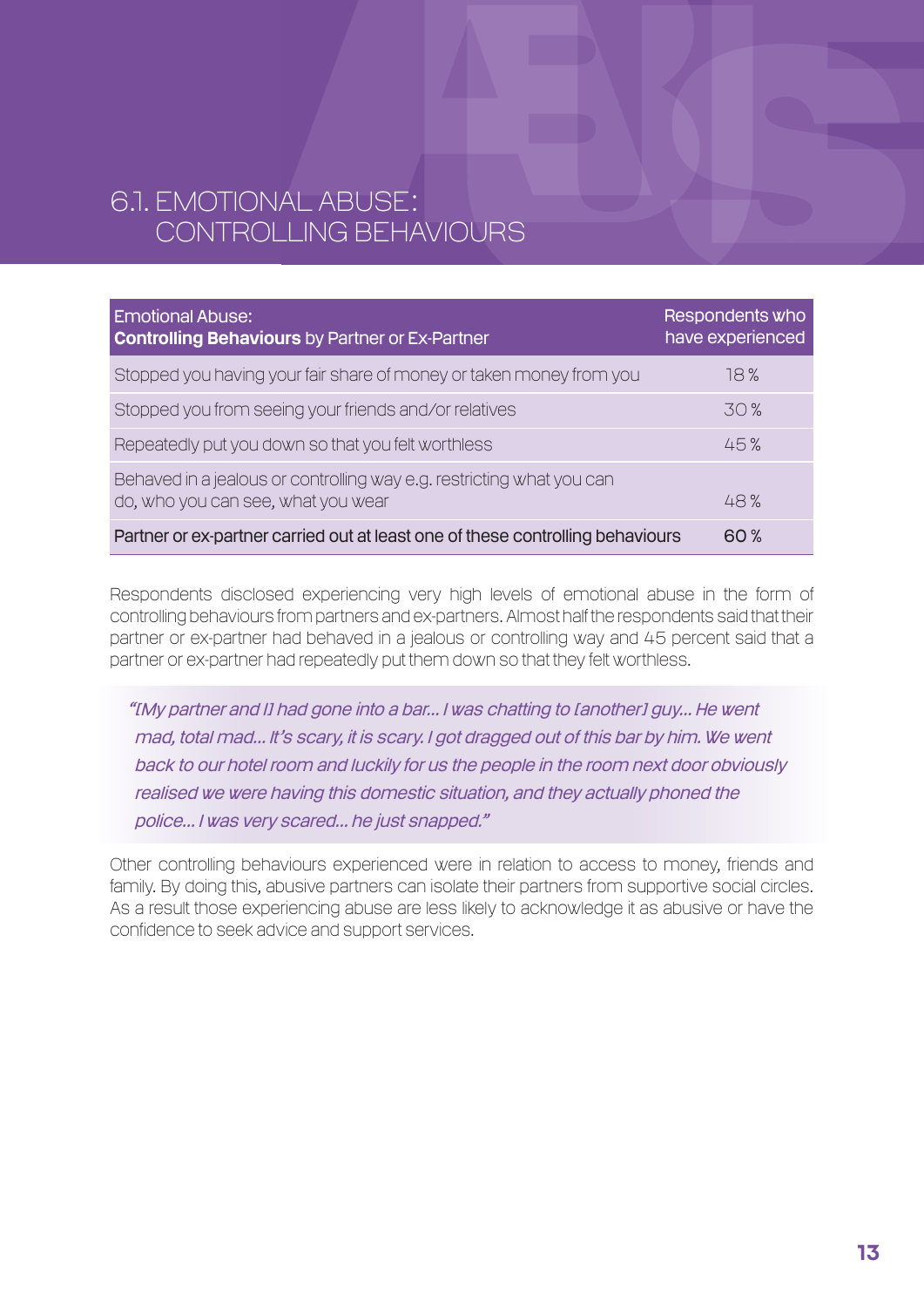### 6.2. Emotional Abuse: Threatening Behaviours

A high number of respondents had experienced threatening behaviour from a partner or expartner. Almost a third of respondents stated that a partner or ex-partner had threatened to hurt them. A person who has been threatened with physical harm often experiences intense levels of fear and terror about experiencing future physical abuse and may feel unable to seek help from service providers without providing evidence of an assault. Living on a daily basis with the fear and uncertainty generated by threatening behaviours can have a major negative impact on wellbeing and also leave people uncertain about whether or not to self-classify as having experienced domestic abuse if the threats do not escalate to physical abuse.

| <b>Emotional Abuse:</b><br>Threatening Behaviour by Partner or Ex-Partner                                                        | Respondents who<br>have experienced |
|----------------------------------------------------------------------------------------------------------------------------------|-------------------------------------|
| Threatened or attempted to kill themselves as a way of making you<br>do something or stopping you doing something                | 25%                                 |
| Threatened to, attempted to, or actually hurt, themselves as a way of<br>making you do something or stopping you doing something | 25%                                 |
| Threatened you with a weapon, for example an ashtray or a bottle                                                                 | 12%                                 |
| Threatened to hurt you                                                                                                           | 32%                                 |
| Threatened to hurt someone close to you, such as your children,<br>family members, friends or pets                               | 8%                                  |
| Threatened to hurt your other, previous or new partner                                                                           | 5%                                  |
| Threatened to kill you                                                                                                           | 13%                                 |
| Partner or ex-partner carried out at least one of these threatening behaviours                                                   | 60%                                 |

A quarter of respondents stated that their partner or ex-partner had threatened or attempted suicide or self-harm as a way to make them do, or stop them doing something. Receiving such threats from a partner or ex-partner can generate intense feelings of guilt and concern for the wellbeing of the partner or ex-partner particularly since suicidal thoughts, threats and actions are strongly associated with mental illness, severe emotional distress, and vulnerability. As a result of these associations, it can be difficult for a person experiencing domestic abuse to identify their partner or ex-partner as holding abusive power over them. They may instead feel obliged to fulfil a care-giving role towards the threatening partner or ex-partner. The presence of threats of suicide or self-harm can lead people to try to excuse (through narratives of illness and diminished responsibility) other abusive behaviours carried out by the person making the threats. Where a transgender person already feels guilt about possibly causing distress to a partner or ex-partner by coming out as transgender or starting to transition, threats of suicide or self-harm by a partner or ex-partner are particularly likely to result in a transgender person feeling unable to express their gender identity or continue to transition.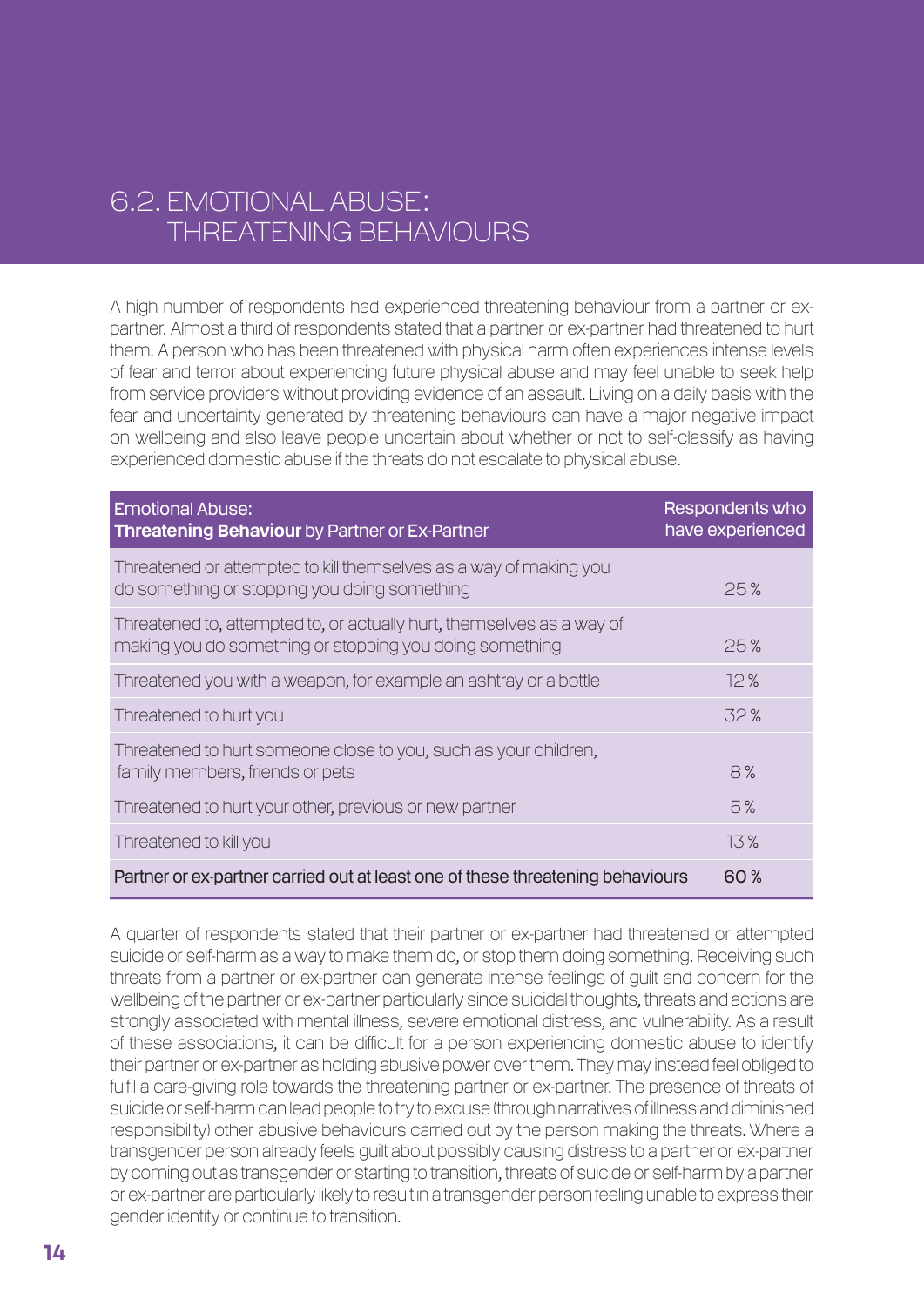### 6.3. Emotional Abuse: Transphobic Behaviour

 "She knew about my transgender status. At first she was okay about it, but then she started using it against me. She was happy when she thought I was more like a transvestite, you know, cross-dressing, but as it carried on, she wasn't happy about it. She started threatening to tell my friends about it if I didn't do what she wanted... I trusted her, but she abused that... After we broke up, she went around my friends and told them I was transgender."

| <b>Emotional Abuse:</b><br>Transphobic Behaviours by Partner or Ex-Partner                                                                         | Respondents who<br>have experienced |
|----------------------------------------------------------------------------------------------------------------------------------------------------|-------------------------------------|
| Stopped you from taking medication or having treatment that you need<br>to express your gender identity (e.g. hormones, surgery)                   | 7%                                  |
| Stopped you from being able to express your gender identity through other<br>changes in your appearance (e.g. the clothes you wear, hair, make up) | 30%                                 |
| Stopped you from being able to express your gender identity through how<br>you describe yourself (e.g. the name and pronouns you use)              | 33%                                 |
| Stopped you from telling other people about your trans background or identity                                                                      | 30%                                 |
| Threatened to tell people about your trans background or identity who<br>you don't want to know                                                    | 13%                                 |
| Made you feel ashamed, guilty, or wrong about your trans background or identity                                                                    | 52%                                 |
| Stopped you from engaging with other trans people or attending transgender<br>social groups and support groups                                     | 15%                                 |
| Drawn attention to, or focus on, parts of your body that you feel uncomfortable about                                                              | 43%                                 |
| Partner or ex-partner carried out at least one of these transphobic behaviours                                                                     | 73%                                 |

The above behaviours are types used by abusive partners or ex-partners against transgender people specifically due to transphobia. The types of emotionally abusive transphobic behaviours listed in the above table were not intended to be fully comprehensive but instead were selected due to being the most clearly transphobic in motivation. Transgender people can also experience sexual and physical domestic abuse which can be transphobic in motivation.

continued over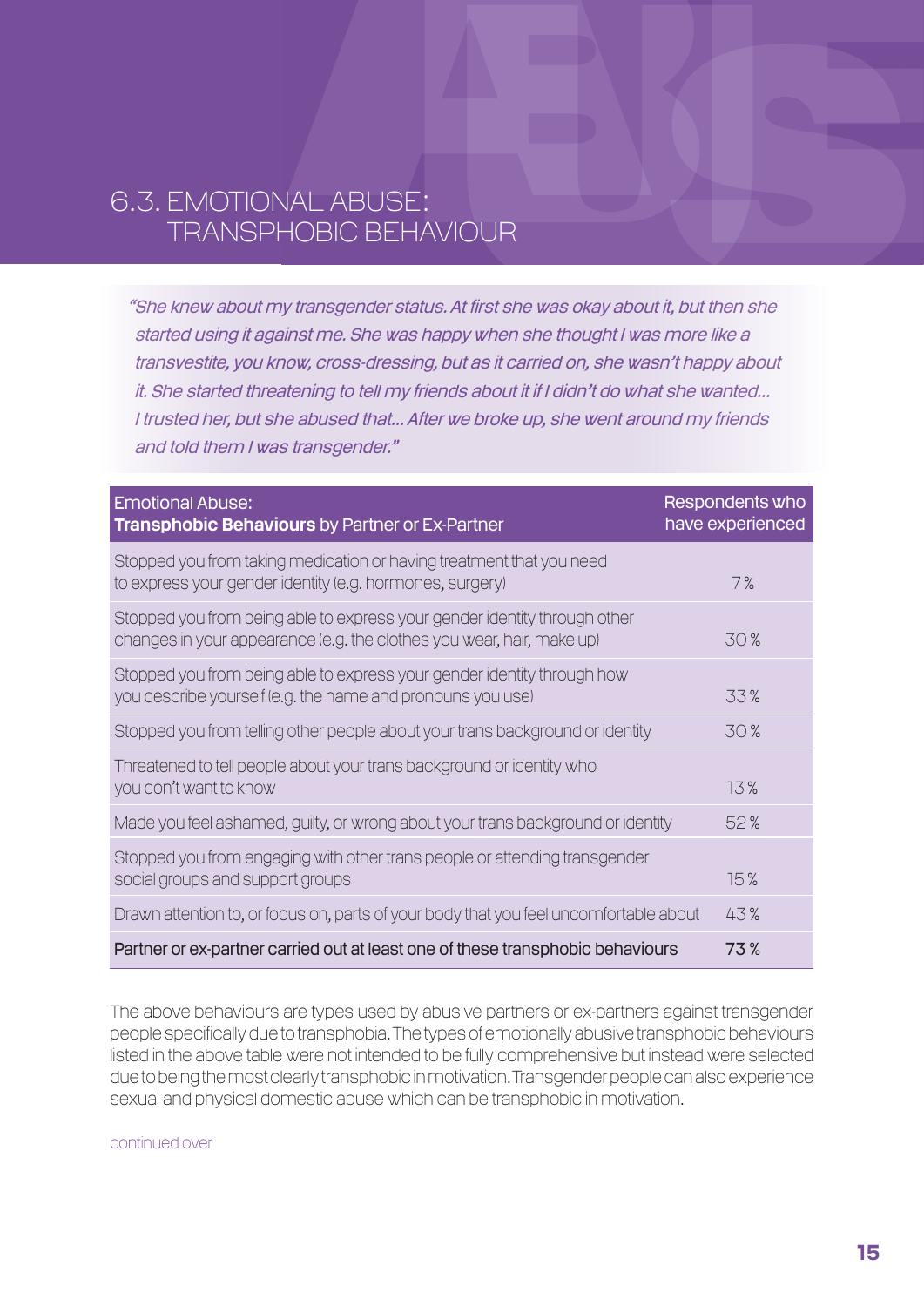#### continued from previous page

Respondents reported high levels of control and coercion from partners relating to the process of transitioning, either by preventing them from expressing their true gender identity or, in a smaller number of cases, forcing them to 'out' themselves through threatening to tell others of their trans background or identity.

Another way in which respondents reported emotionally abusive transphobic behaviour from partners or ex-partners was through the use of guilt and shame about their transgender identity. Abusive partners may use their partner's transgender identity to control their actions and behaviours. This could be through blaming the problems or abuse within a relationship on the transgender person, based on the inaccurate assumption that it is a 'choice' to be transgender.

Previous research has indicated that 62 percent of transgender people experience transphobic harassment in their day to day lives<sup>7</sup>, which negatively impacts on their sense of self and emotional wellbeing. To experience transphobic emotional abuse from a partner compounds this feeling of worthlessness.

Mental health practitioners experienced in working with transgender people have found that transphobic reactions from partners and pressure on transgender people not to express their gender identity or transition have very negative impacts on their mental health<sup>8</sup>. Thirty-four percent of 872 transgender people surveyed in the UK had attempted suicide at least once due to other people's reactions to their trans identity<sup>9</sup>, which is 7.7 times the 4.4 percent suicide attempt rate of the general population<sup>10</sup>. It is therefore a highly abusive and dangerous from of control for a partner or ex-partner to target a person's transgender identity in a negative way and to prevent them being able to express themselves as who they are.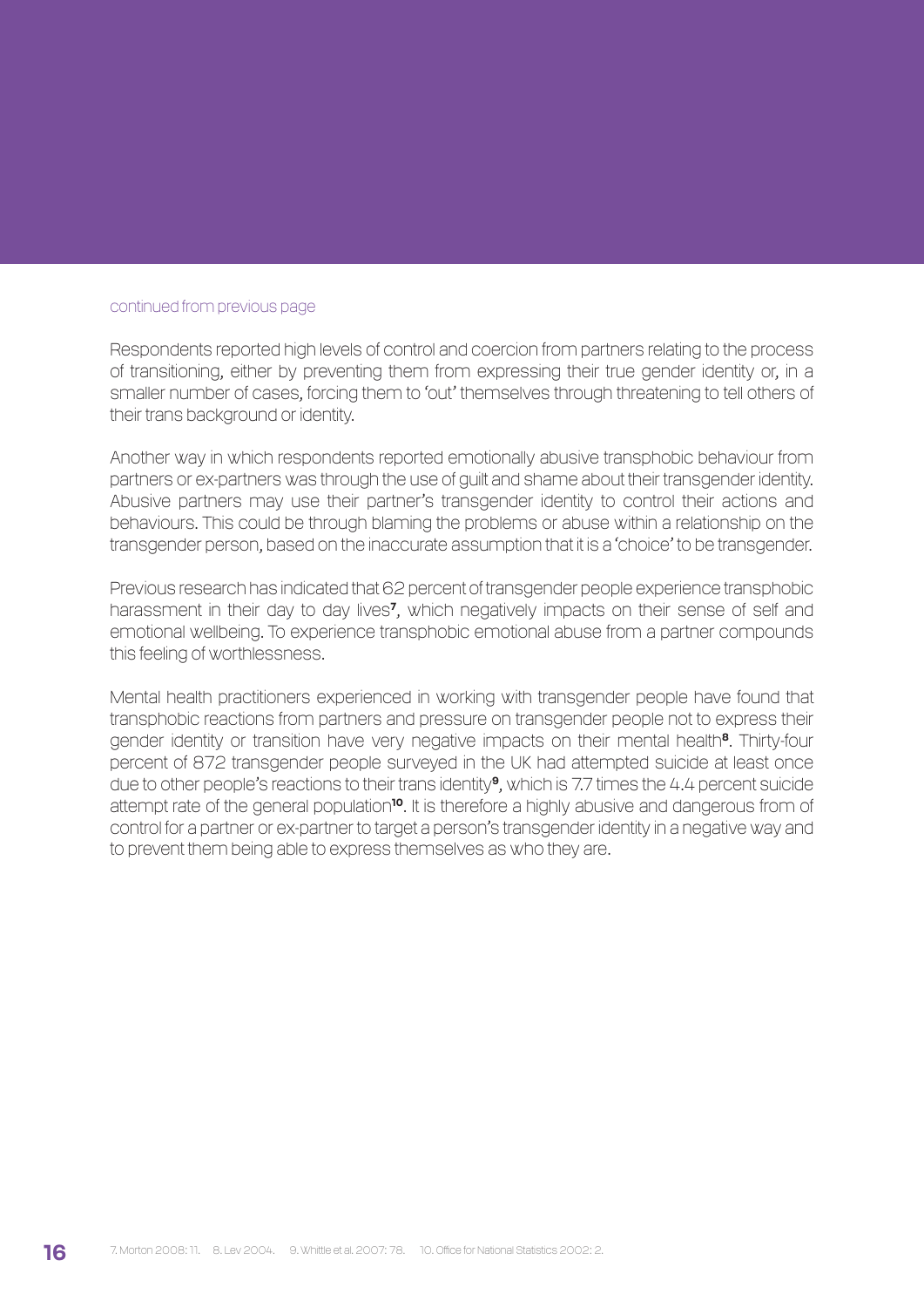### 6.4. Spotlight: Coming Out and Transitioning in an Existing Relationship

The research responses, particularly the detailed qualitative interviews, revealed that transgender people are at a high risk of domestic abuse, especially emotionally abusive transphobic behaviours, when they come out as trans for the first time to existing partners. A second high risk point for domestic abuse, especially emotionally abusive transphobic behaviours, occurs when a person reveals plans to undergo gender reassignment to a partner who is already aware of the person's trans identity but has been assuming that they would not transition. The negative partner reactions reported by the survey respondents included a range of verbal, emotional and physical abuses. Cases that involve extreme violence have also been noted to the Scottish Transgender Alliance. These include a trans woman who had boiling water poured over her head by her partner.

Being the partner of a person who has come out as transgender can be highly stressful. It can expose partners to transphobia for the first time, raise questions about their own sexuality, and bring rejection and isolation from family and friends. Expressing a need to transition is seldom meant to be a rejection of existing relationships but may feel like one to partners, especially when partnerships have been formalised (through marriage or civil partnership) since a divorce or dissolution is required in order for the transgender individual to receive a gender recognition certificate. The resulting intense inescapable stress can be extremely difficult and can result in major relationship difficulties for couples, however this stress never justifies abusive behaviour.

People who experience abuse at the point of coming out often express feelings of guilt about their trans status disrupting their partner's life and worry about being seen as selfish if they express their gender identity openly. Trans people who experience abusive reactions from their partners upon coming out are likely to blame themselves rather than recognise that the behaviour of their partner is unacceptable and abusive. Many people hope that their partner will come to understand their need to transition, so they put themselves at risk for longer, in the hope of saving their relationships and sometimes, in the mistaken belief that no-one else would love them.

"I told [my wife] that I was wanting to go for the operation... And she said 'yeah okay I can sort of understand that, I can go with you'... [Then a friend] said something to her which really hit home: that once the operation is finished and all the rest of it and I've went through it all, she's going to have a lesbian relationship. That struck home and she started to turn... And I also said to her, 'well to go for the gender recognition certificate, I do have to have a divorce, although if you want, you know, we'll have a civil partnership'... And it turned really, really nasty then... every time we were talking to each other it was anger that was coming out... 'You and your cronies are freaks, you're just all f-in freaks'... Well you've 30 years of marriage behind you, and for your wife who knew all about you... But suddenly I'm a freak... You know, and it permanently got to me."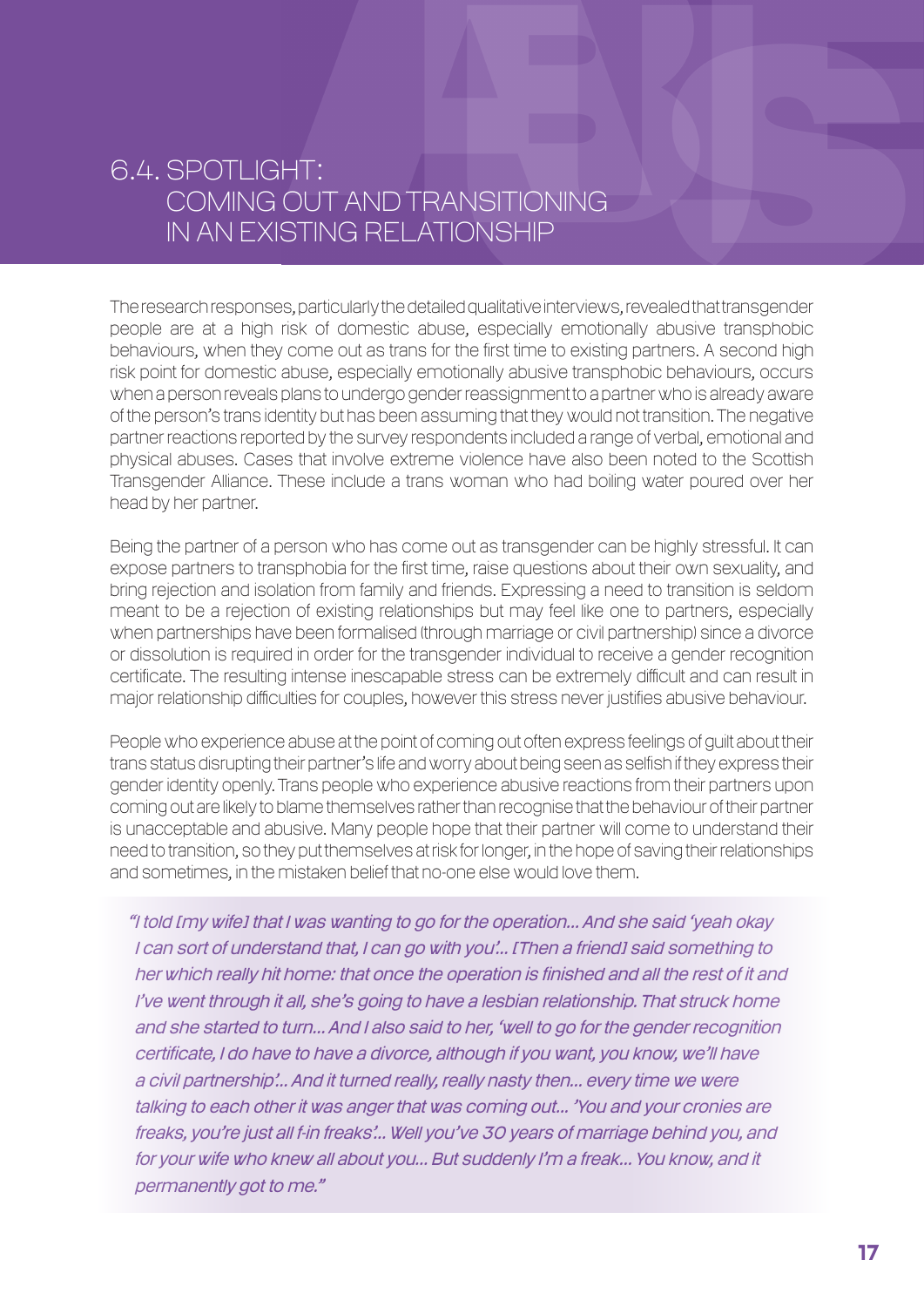### 6.5. Sexual Abuse

| Sexual Abuse by Partner or Ex-Partner                                                                   | Respondents who<br>have experienced |
|---------------------------------------------------------------------------------------------------------|-------------------------------------|
| Pressurised, or tried to force, you to have sexual intercourse<br>when you did not want to              | 32%                                 |
| Pressurised, or tried to force, you to take part in another sexual<br>activity when you did not want to | 32%                                 |
| Pressurised, or tried to force, you to view material which you<br>considered to be pornography          | 12%                                 |
| Pressurised, or tried to force, you to engage in sexual activity<br>with other people for payment       | 2%                                  |
| Partner or ex-partner carried out at least one of these sexual<br>abuse behaviours                      | 47 %                                |

When asked about their experiences of sexual abuse within relationships, almost a third of respondents reported that their partner had pressurised or tried to force them to have sexual intercourse when they did not want to. Many transgender people feel uncomfortable with their bodies, particularly before or during transitioning. Abusive partners can use this discomfort as a way of pressurising their partner to engage in sexual activity that is unwanted or as a way of attempting to invalidate their gender identity.

Twelve percent of respondents' partners had forced, or tried to force, them to watch pornography. One person's partner had forced or tried to force, them to engage in sexual activity for money.

"Emotionally she would act very cold with me in public places and with friends, but then privately she would constantly try to persuade me to be physically and sexually affectionate, often with unpleasant stories to try and guilt me into it. Physically she would hit and kick me whenever I did something she didn't like or joked around, and on a few occasions attempted to strangle me...She would tell unhappy stories of her childhood, usually related to something sexual, in a very bizarre way to bring up the subject of sexual relations... They made me feel uncomfortable, but I was timid and attempted to be a good listener and to be compliant, rather than confronting her. I was [afraid of her on] many occasions... I was fearful of her fairly irrational behaviour, because when she got upset she... was more likely to resort to violence than dialogue... but my youth and lack of certainty about future possible transition [from female to male] meant that I generally just laid down and accepted it, not having the hope for the future that I have now."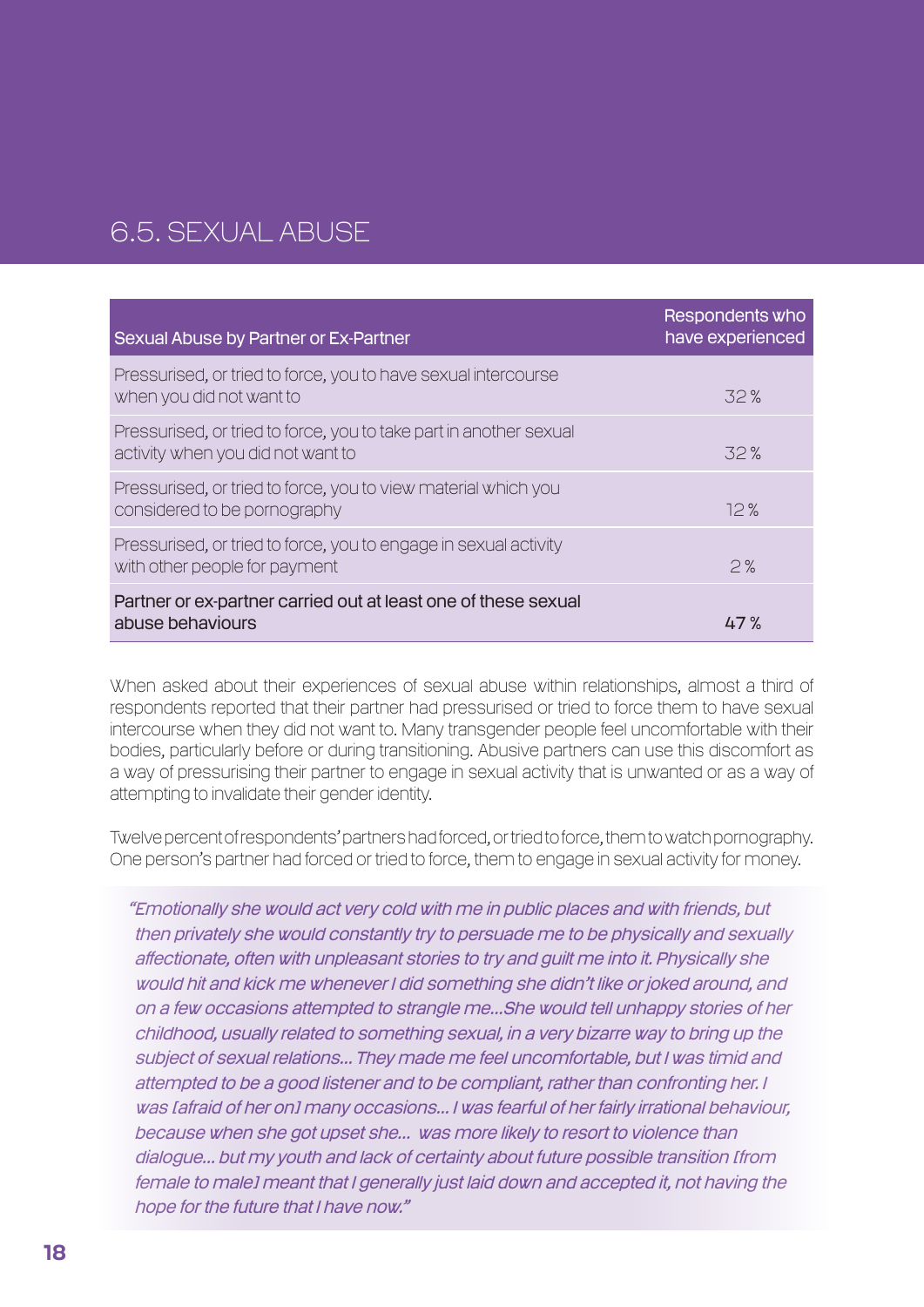### 6.6. Spotlight: Overemphasis of Biological Sex Undermining Gender Identity

Social pressures surrounding gender identity and biological sex can impact greatly on people's expectations of intimate relationships. For transgender people, these concepts and how they interconnect are particularly complex and can be very stressful and difficult to fully explain to others.

### "The physical intimacy side was difficult because I felt very much that he was finding his feet and I was finding my feet."

It can be difficult for some people to conceptualise gender as complex, fluid or not necessarily always congruous with biological or assigned sex. For some partners of trans people this can be an issue and raise questions about their sexual orientation and understanding of gender. This can lead to denial, confusion, resentment and anger for the partner and a resulting overemphasis on biological sex rather than gender identity can negatively impact on the self esteem and self image of the trans person.

"I had just left a very short relationship with a man who saw me as nothing but female regardless of what I told him... I certainly tried to make him aware [of my identity as a trans man], as I did most of my past partners, but it fell on deaf ears... Essentially, he focused constantly on me being female in a sexual manner, so every time he spoke to me he would end up bringing up my physical sex in one way or another, which made me incredibly uncomfortable."

Transgender people with non binary gender identities are particularly at risk of invalidation of their identities because wider society generally insists that there are only two legitimate genders, making it very easy for partners and services to be dismissive and disrespectful.

Abusive partners can deliberately trigger major emotional distress with what may seem, to other people outside the relationship, like minor words or actions (for example: buying inappropriate presents, drawing attention to physical sex characteristics which are incongruous to the person's gender identity, or incorrect use of pronouns). For transgender people who have not transitioned and may only have access to validation of their gender identity through their partner, such behaviours can make them even less confident to tell others about their transgender status and seek support outside the relationship. This contributes to a cycle of increasing isolation and abuse.

"[I] dated a girl who knew a lot about my transgenderism, being a close friend of mine beforehand, and claimed to be very accepting [of my male gender identity] but throughout the relationship she stressed importance on me being female, and became emotionally and physically abusive."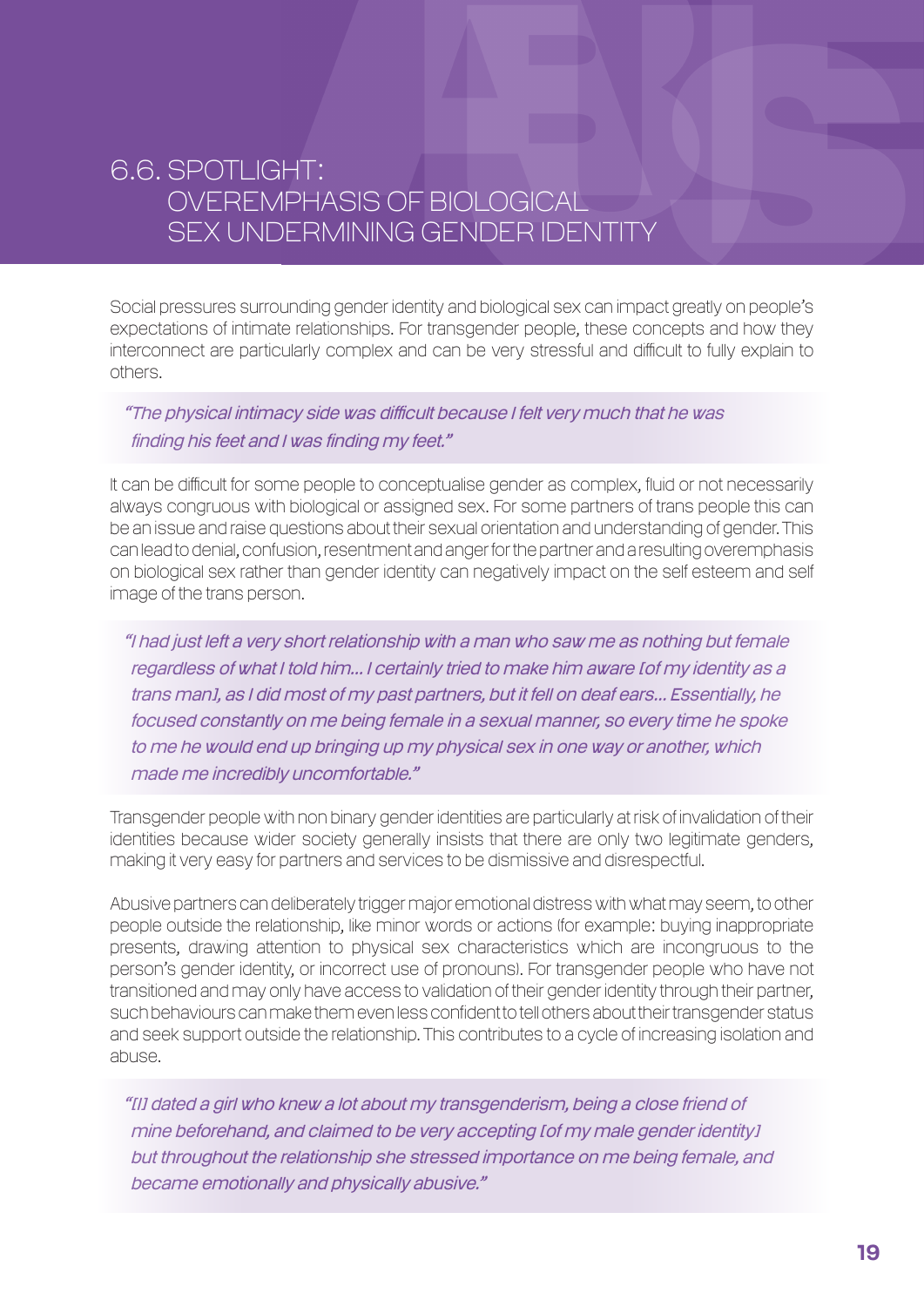### 6.7. Physical Abuse

| <b>Physical Abuse by Partner or Ex-Partner</b>                                    | <b>Respondents</b><br>who have<br>experienced |
|-----------------------------------------------------------------------------------|-----------------------------------------------|
| Pushed you or held you down                                                       | 32%                                           |
| Kicked, bitten, or hit you                                                        | 25%                                           |
| Thrown something at you                                                           | 25%                                           |
| Choked or tried to strangle/smother you                                           | 12%                                           |
| Used a weapon against you, for example an ashtray or a bottle                     | 10%                                           |
| Partner or Ex-Partner carried out at least one of these Physical Abuse Behaviours | 45%                                           |

The responses to questions about physical abuse show very high levels of physically abusive behaviours from the partners or ex-partners. Forty-five percent of respondents said that they had experienced some form of physical abuse with many disclosing more than one type. As described below, this physical abuse is often displayed alongside other types of abuse, including controlling behaviour or sexual abuse.

"She locked me in the room and chucked the key out of the window... All sorts of things would set her off – if she didn't want me to go to work, if I didn't want to have sex with her, or if I wanted to use a condom. If I didn't do what she wanted she would use aggression against me, physical and verbal... She used a cutlery knife or a chopping knife to cut my arms, sometimes she would stab forks into me. After I ended the relationship, she was still saying stuff about me, phoning me up and slagging me off and stuff."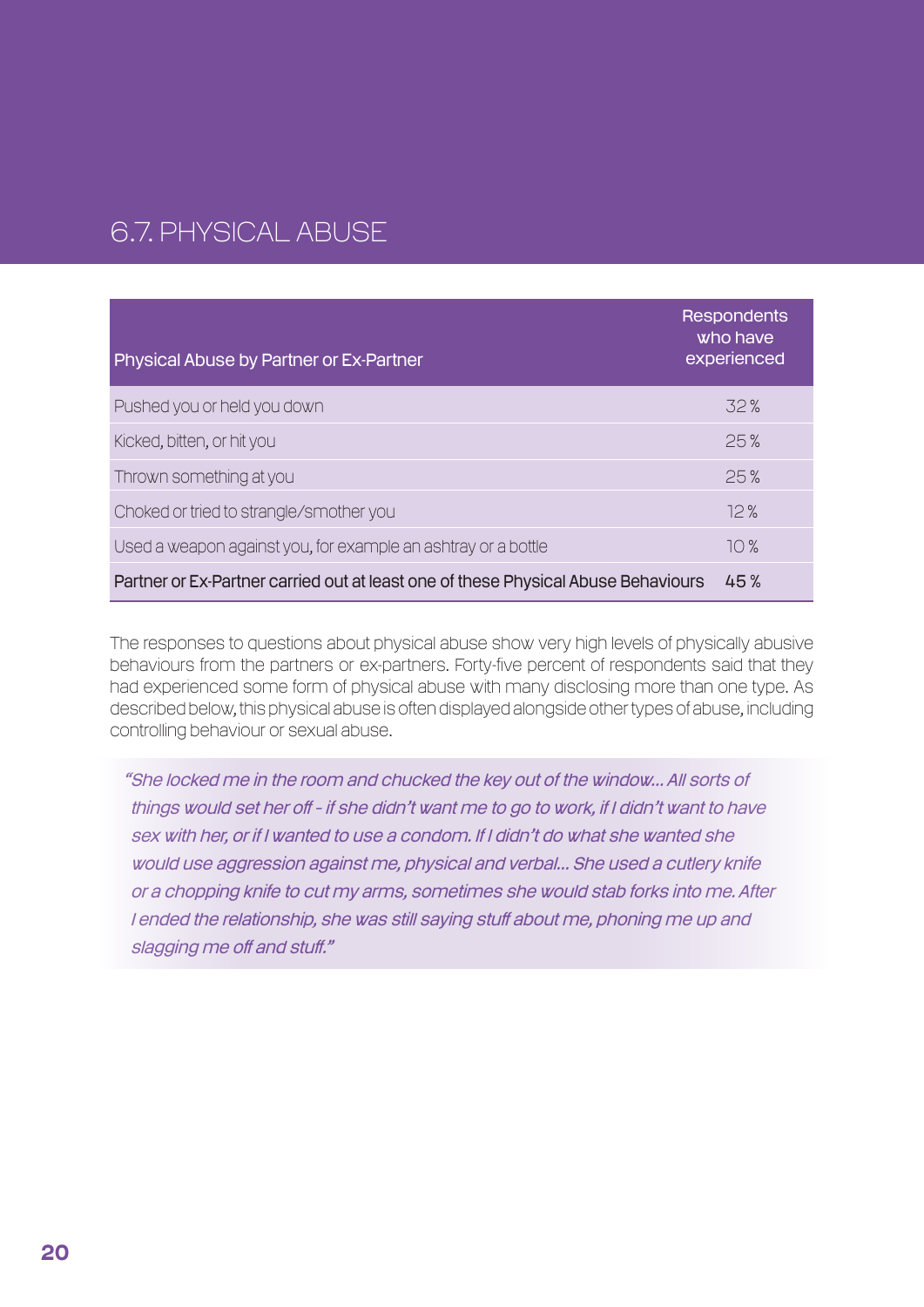### 6.8. Spotlight: First Experiences of Gender Inequalities

Society is saturated with sexist gender stereotypes and inequalities. Through socialisation, people gradually develop techniques to assess and reduce their risks of gender-based abuse and violence. Many transgender people do not have the benefit of gradually developing these skills for their self identified gender. They often have to learn very quickly how to deal with new gender inequalities and gender-based expectations and prejudices at the start of their transition.

"I suppose I'm more aware that as a woman I'm more at risk of certain things than previously, so whereas before I used to do a lot of walking as exercise I don't really do that anymore, or I do it in the middle of the day when there's lots of people around."

It is easy for interactions with partners to be initially loaded with unfamiliar gender power dynamics while at the same time a newly transitioning person may lack self-confidence in interpersonal interactions. As a result of coping with new gender roles, transgender people (particularly trans women in the early stages of transition) may be uncertain about what strategies and behaviours to utilise to cope with gender inequalities.

"Yeah, you try not to be stereotyped about roles and expectations, but it's different, a different set of circumstances and variables involved."

Trans people may also find it more challenging to recognise and remove themselves from abusive situations, both within their relationships and outside the home from strangers. One trans woman explained her reaction to experiencing domestic abuse early in her transition:

"For a person who spends 35/36 years in the same gender and then to be suddenly treated like that, it's a very, very unique situation to be in... And you do feel very vulnerable... all of a sudden... you're being basically treated like a piece of crap... that was the first time I'd spent an entire weekend just being me... I did sit for a long time thinking 'am I going to do the right thing here?' "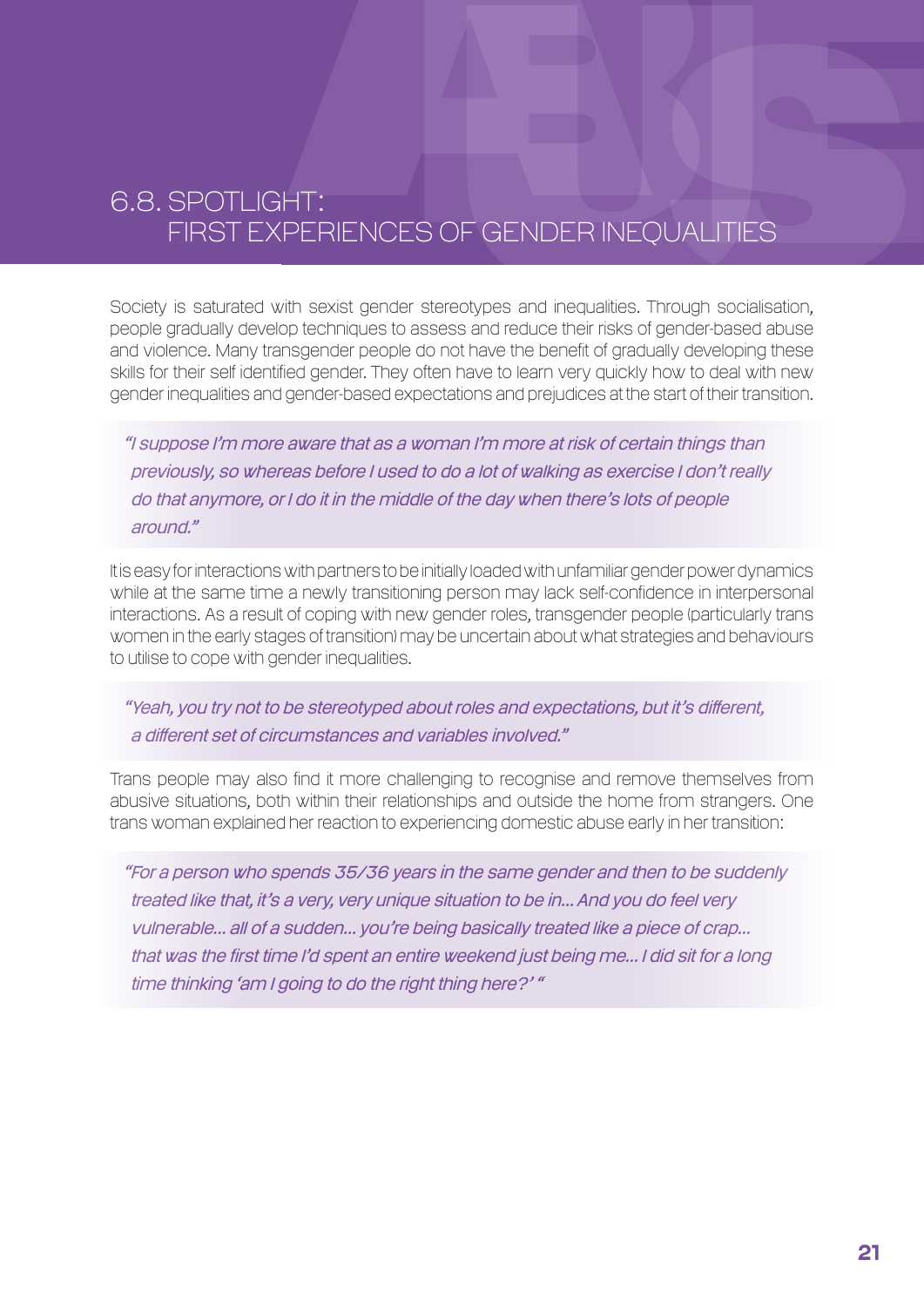### 6.9. Spotlight: Shame and Secrecy

Especially in mid-transition, transgender people can have unique body situations. They can be concerned that new partners may simply be attracted to them out of curiosity or, alternatively, that inconsistencies between their gender identity and their physical body could be off-putting to new partners.

"I've had one relationship. But no, that's something that's kind of difficult I suppose. Because you feel as if you've become a halfway house where you're not one thing or the other."

Feelings of bodily shame can cause some transgender people to face difficulty in negotiating the kinds of sexual relationships in which they feel validated. Since they feel that they are starting from weak negotiation positions, they are less likely to question abusive dynamics. An abusive partner, for example, may coerce a trans person into sexual acts that they find distressing by claiming that the trans person should consider themselves lucky that anyone is willing to participate in any sexual activity with them.

The qualitative research interviews also revealed particular concerns among respondents about men, who are often married, wanting to secretly date mid-transition trans women. Such men may be exploring aspects of their own sexual orientations, drawn by a voyeuristic thrill of "the other", or simply avoiding public acknowledgement of the relationship due to fear of transphobia from their friends and families. Whatever the motivations, such relationships can result in trans women feeling shame and make it more difficult for trans women to tell family or friends if they experience abuse, thus creating greater barriers to accessing support services.

"[Since my relationship with my ex-wife ended] I've had two [relationships]. Just the two. But both with men. One was a married man... it was not a good relationship for me, 'cos I knew if his wife found out it would just go horribly, horribly wrong."

"I suppose the longer I've lived as myself, as female, the way I view relationships, sexual expression, has changed a lot. So whereas when I was living as a gay man I would have been much more casual in my sexual contact, that's not the case now. Don't get me wrong I'm not a vestal virgin, but I've become really disenchanted by the way men often treat trans women. So I'm very clear: if someone wants to see me, date me, whatever, they have to do it in public. I'm not going to be a guilty secret behind a closed door for some married man, that's not for me and that's very hard to take."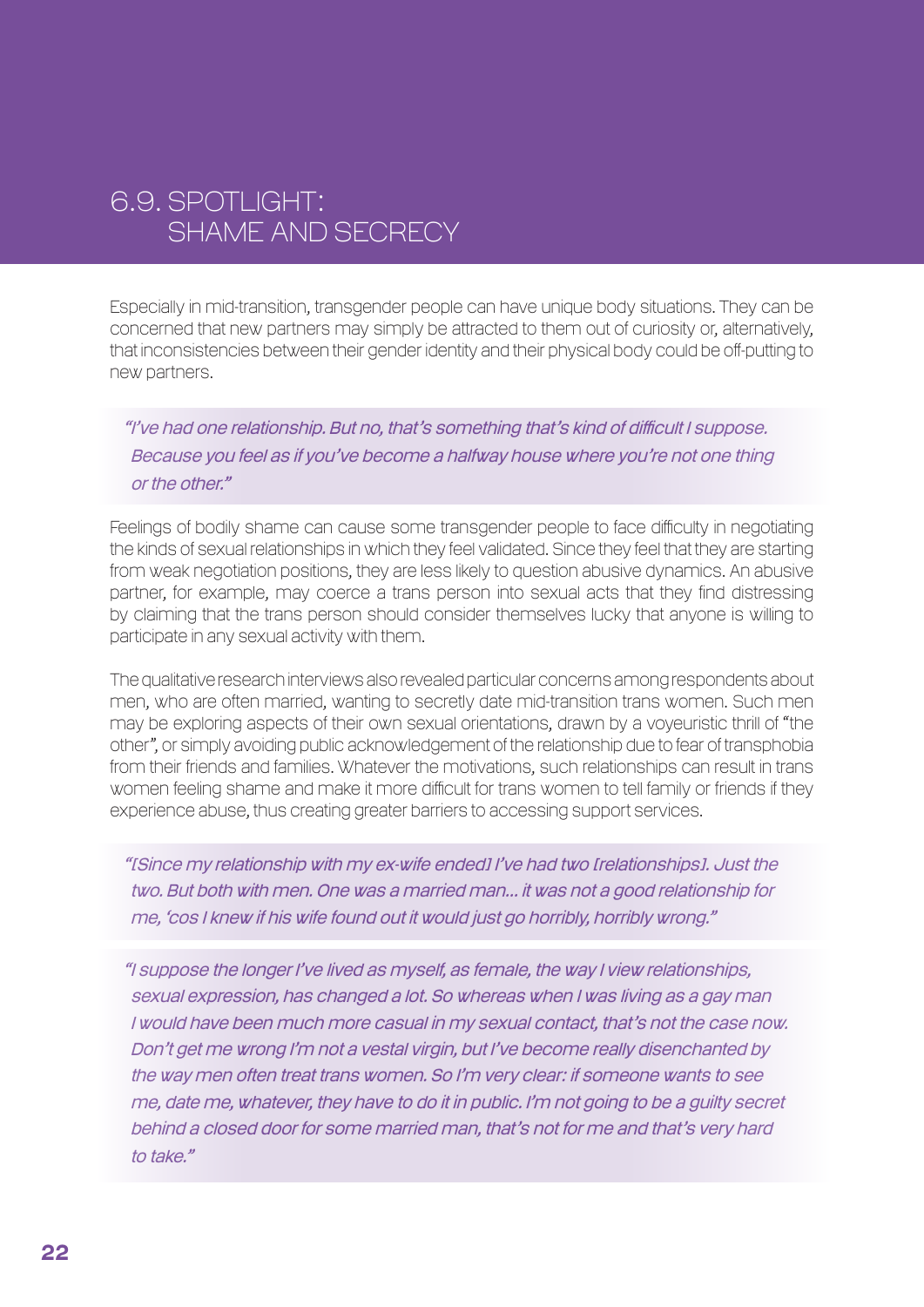### 7. Other Gender Based Abuse (from people other than partners or ex-partners)

#### Other Gender Based Abuse (from people other than partners or ex-partners)

| Has anyone ever forced / tried to force you to                                                              | Yes - At<br>Least Once | Yes - More<br><b>Than Once</b> |
|-------------------------------------------------------------------------------------------------------------|------------------------|--------------------------------|
| have sexual intercourse when you did not want to when<br>you were <b>under</b> the age of 16                | 37%                    | 12%                            |
| have <b>sexual intercourse</b> when you did not want to when you<br>were over the age of 16                 | 45%                    | 25%                            |
| take part in any other sexual activity when you did not want to<br>when you were <b>under</b> the age of 16 | 46%                    | 18%                            |
| take part in any other sexual activity when you did not want<br>to when you were <b>over</b> the age of 16  | 44%                    | 22%                            |
| view material which you considered to be <b>pornography</b>                                                 | 26%                    | 13%                            |
| engage in sexual activity with other people for money                                                       | 10 %                   | 5%                             |

Respondents were also asked about experiences of gender-based violence from people who were not their current or ex-partner. Forty-five percent of respondents disclosed someone forcing, or trying to force, them to have sexual intercourse when they were over the age of 16. For other forms of sexual activity, abusive partners had forced or tried to force 44 percent of the respondents.

More worryingly, a significant number of respondents said that someone had forced or tried to force them to have sexual intercourse (37%) or engage in other sexual activity (46%) when they were under the age of 16. Experiences of child sexual abuse are extremely difficult to measure, but the NSPCC estimates that 21 percent of girls and 11 percent of boys have experienced child sexual abuse<sup>11</sup>. Although not directly comparable, this shows extremely high levels of sexual abuse amongst respondents.

Ten percent of respondents stated that someone had forced or attempted to force them to engage in sexual activity for money. It should be noted that this question only referred to being coerced to engage in sexual activity for money and does not include people who regarded their involvement in prostitution to be consenting. Twenty-six percent of people said that someone had forced, or tried to force, them to watch pornography.

Although the sample is too small to make reliable statements about the transgender population as a whole, the statistics show a high level of sexual exploitation amongst respondents and highlights a potential area of concern. It would be beneficial to undertake more research looking at the sexual exploitation of transgender people.

11. Child sexual abuse is defined as acts "to which they had not consented or where 'consensual' activity had occurred with someone 5 years or more older and the child was 12 years or less" Cawson et al. 2000.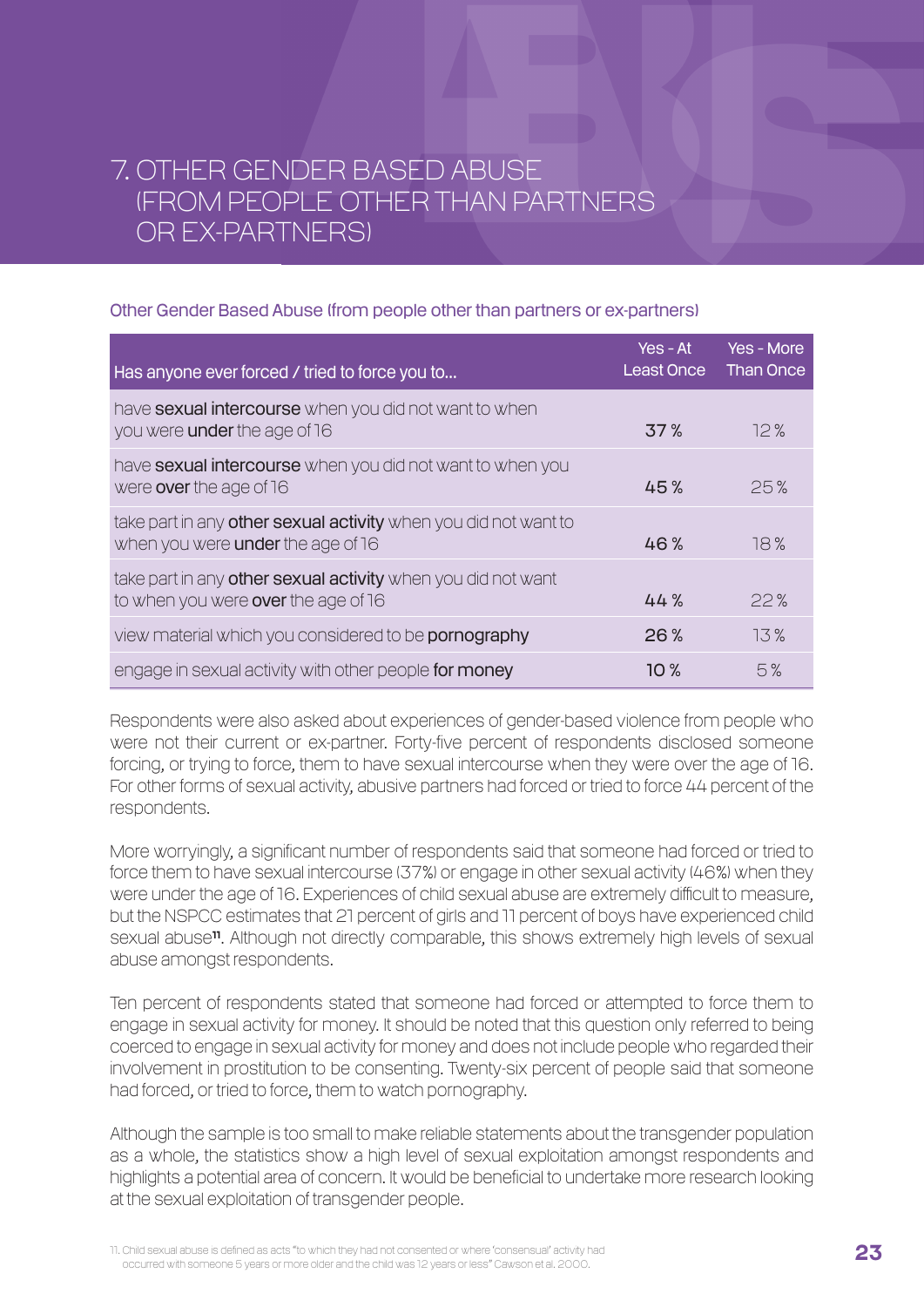### 8. Impact of Domestic Abuse

The survey questions were structured to encourage the 80 percent (48 out of 60) of respondents who had experienced any of the listed abusive behaviours to answer further questions about wellbeing and help-seeking, even if they did not personally wish to acknowledge their experiences as domestic abuse. Forty-five of these forty-eight respondents answered the questions on impact and help-seeking. The percentages used in this report section are therefore calculated out of 45 respondents.

#### 98% of these 45 respondents identified at least one negative impact upon their wellbeing as a result of domestic abuse.

Psychological or emotional problems (such as depression and anxiety), problems trusting people, or difficulties in other relationships were the most common types of negative impact. The table below shows the range of negative impacts which had resulted from the respondents' experiences of domestic abuse.

#### Negative Impact of Domestic Abuse on Wellbeing

| <b>Type of Negative Impact Experienced</b>                  | Percentage of<br><b>Respondents</b> |
|-------------------------------------------------------------|-------------------------------------|
| Psychological or emotional problems                         | 76%                                 |
| Stopped trusting people / difficulty in other relationships | 73%                                 |
| Isolation from family or friends                            | 49%                                 |
| Felt unable to attend work or look for work                 | 27%                                 |
| Physical injuries                                           | 16%                                 |
| Suicide attempt                                             | 15%                                 |
| At least one negative impact of any type                    | 98%                                 |

"I certainly don't want to spend the rest of my life alone. But it's just finding that person, and then if you do... my experience has been very minor compared to some people's experiences, I will admit that. But once you've been burnt, it's very hard to trust people again."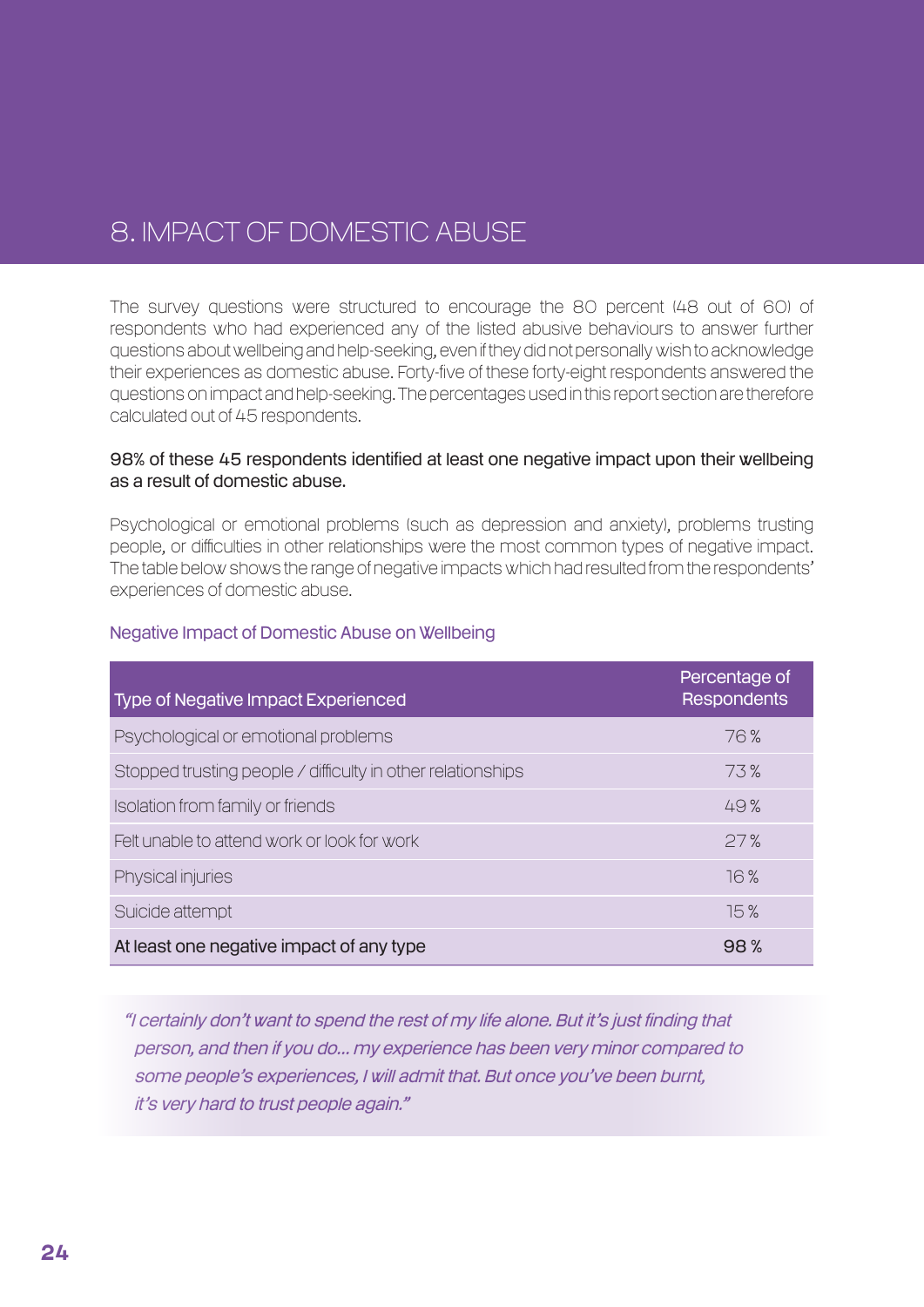In addition to the above general negative impacts, 56 percent of respondents stated they felt insecure about their gender identity as a result of domestic abuse. For trans people who face continuous transphobia and challenges to their gender identity in social interactions, this insecurity resulting from domestic abuse can have further implications. Due to this decreased resilience in daily interactions where transphobia is commonplace, many trans people become isolated and may avoid contact with others. This can make it less likely for people to feel able to access support services or report experiences of domestic abuse to the police.

Domestic abuse can also make it difficult for transsexual people to maintain progress in their transition, which (as discussed earlier) can have a very negative impact on their mental health and wellbeing.

Combining the experience of transphobic harassment in wider society with experience of domestic abuse can greatly impact on the confidence of transgender people to stand up for their basic rights in social situations or when accessing services. It is therefore essential that we raise awareness of the needs and experiences of transgender people so that agencies are equipped to support trans people experiencing domestic abuse.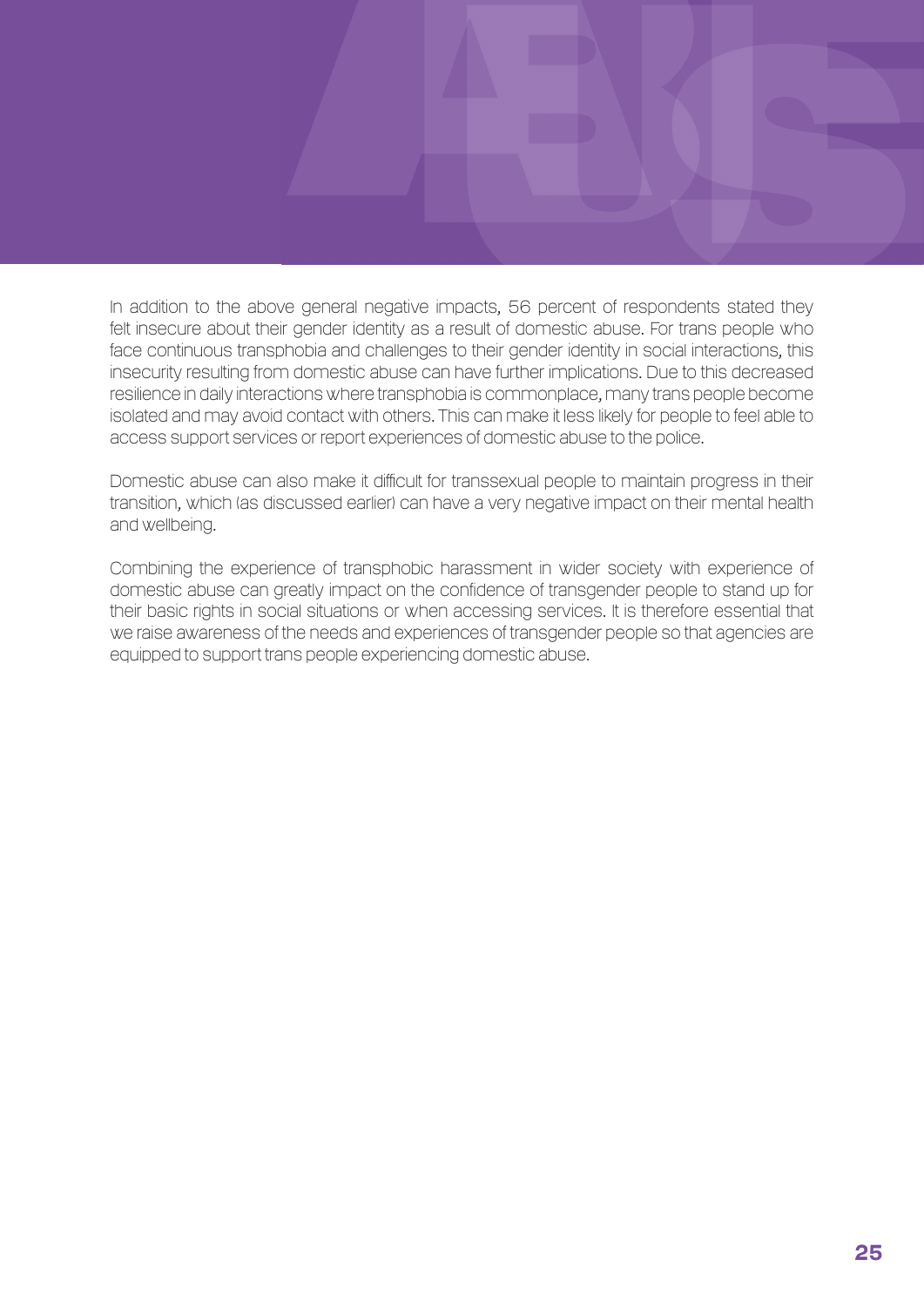### 9. Seeking Help and Support

Respondents were asked who they had told about the abuse experienced and what services they had contacted. Forty-five people answered these questions.

Just over half of the respondents had contacted a friend, relative, neighbour or colleague. Almost a fifth of respondents only told a friend and did not access any support services. Almost a quarter of respondents did not contact anyone. The most common type of services contacted were general counselling services. Only seven percent of respondents contacted specialist domestic abuse services.

| <b>Sources of Support Contacted</b>                  | Percentage of<br><b>Respondents</b> |
|------------------------------------------------------|-------------------------------------|
| Contacted a friend, relative, neighbour or colleague | 51%                                 |
| Contacted a LGBT or transgender organisation         | 20%                                 |
| Contacted a domestic abuse service                   | 7%                                  |
| Contacted a general counselling service              | 40%                                 |
| Contacted more than one service                      | 27%                                 |
| Contacted only one service                           | 29%                                 |
| Contacted only a friend                              | 18%                                 |
| Did not contact anyone                               | 24%                                 |

#### Methods of Seeking Support for Domestic Abuse Experiences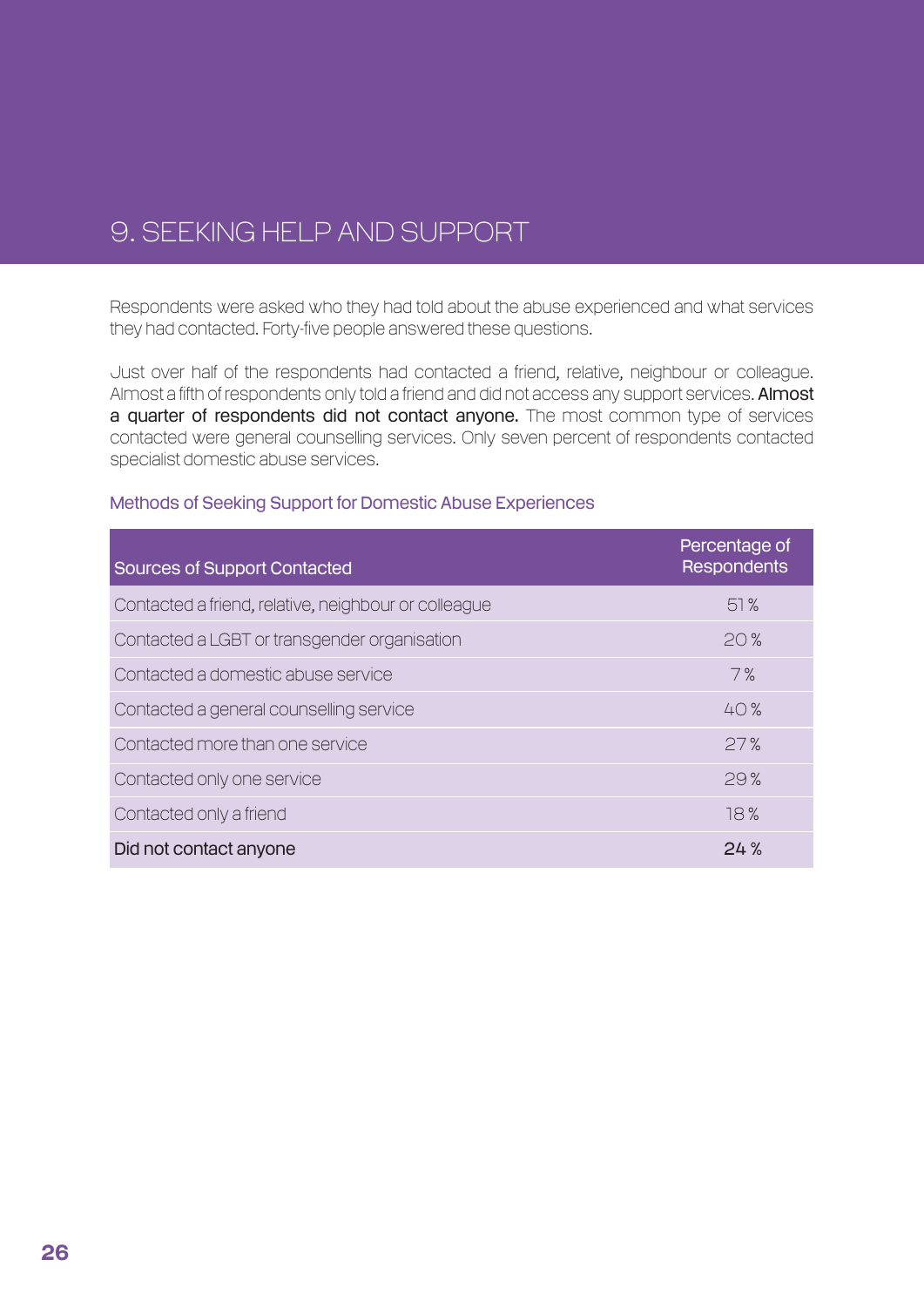### 9.1. Contacting the Police

Of the 45 respondents who answered questions about seeking help and support, only 6 had contact with the police regarding their experience of domestic abuse. Two stated they had been dissatisfied with the police response, three had been satisfied and one was neither satisfied nor dissatisfied. One of the dissatisfied respondents stated that they felt the police had not taken the domestic abuse incident seriously and had made the person feel in some way responsible. The other dissatisfied respondent also felt the police had not taken the domestic abuse seriously and believed that their trans identity negatively influenced the way in which the domestic abuse incident was investigated and handled.

The respondents who had not contacted the police regarding their experiences of domestic abuse were asked the reason for their decision. The most common explanation given by 22 respondents was that the abusive behaviour was a private matter and should be dealt with privately rather than involving the police. Eight respondents stated they were frightened that it would make matters worse or that their partner would retaliate if the police became involved. These reasons are also common among non-trans people who have experienced domestic abuse. Twelve respondents, however, stated that they did not contact the police because of concerns about revealing their trans status to the police and potential transphobia they may experience at the service.

### "That's the problem that any domestic violence has, that quite a lot of the time it goes unreported. And the LGBT crime in itself doesn't go reported widely. So, it's a real double edged sword."

It is not surprising that the level of police involvement was so low considering that only 18 percent of these 45 respondents thought the domestic abuse they had experienced was a crime. Over half of the respondents thought that the most recent domestic abuse they had experienced was "wrong but not a crime".



#### On the most recent occaasion when a partner or ex-partner did any of these things to you, do you think that what happened was...?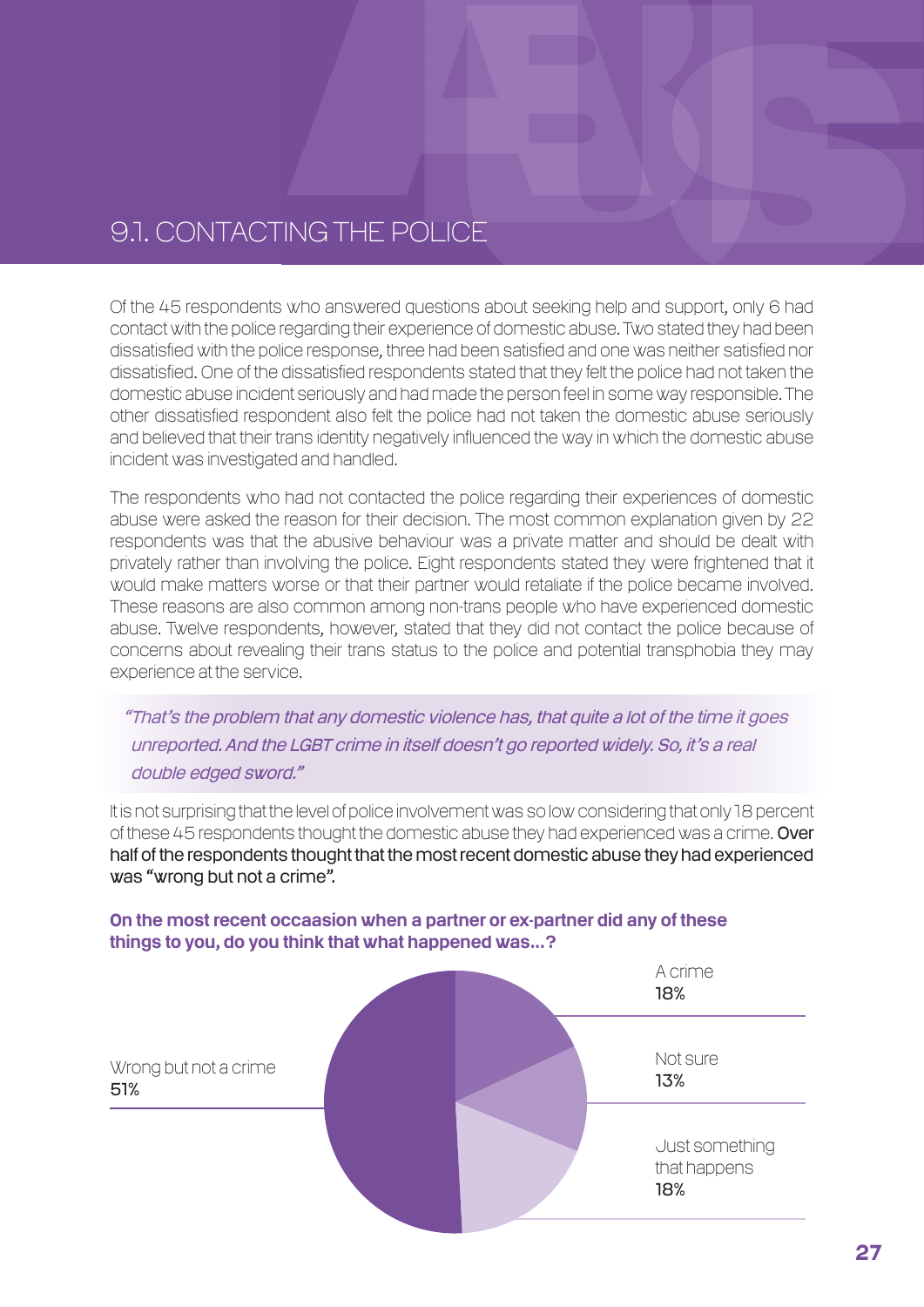### 9.2. Spotlight: Lack of Supportive Social Circles

The research revealed, especially through the qualitative interviews, that many transgender people report smaller and less supportive social circles as a result of their transgender status. In domestic abuse situations, transgender people may have even less social support available.

Most people in society are unfamiliar with trans issues until someone close to them comes out. In many cases, people are not well equipped to deal with the news that a friend or family member is transgender and can easily feel unsure about how to respond. Scottish social attitudes towards trans people are worse than for any other minority group, with 50 percent of the Scottish public stating they would be unhappy if a close relative entered a long-term relationship with a person who had undergone gender reassignment.<sup>12</sup>

"I think that for the majority of my friends at the time, my gender identity was a case of the elephant in the room, so they just tended to block it out rather than confront it. So whilst they weren't any trouble, they weren't specifically supportive either."

In survey and interview responses, transgender people highlighted a strong awareness of the potential for transphobic reactions, often leading to avoidance of close social relationships. With the fear of revealing their transgender status arising as a common theme in the interviews, some respondents also described being introverted and private individuals who had grown up with very few close friends due to experiencing gender discomfort and confusion.

"I suppose it's always been part of me from childhood, knowing that I was different. I've always hung back in terms of forming friendships in case of rejection."

"I suppose my social circle had shrunk through my 30s and I think that was in part to do with my own sense of confusion, feeling that I... wasn't being true, I wasn't reflecting who I was."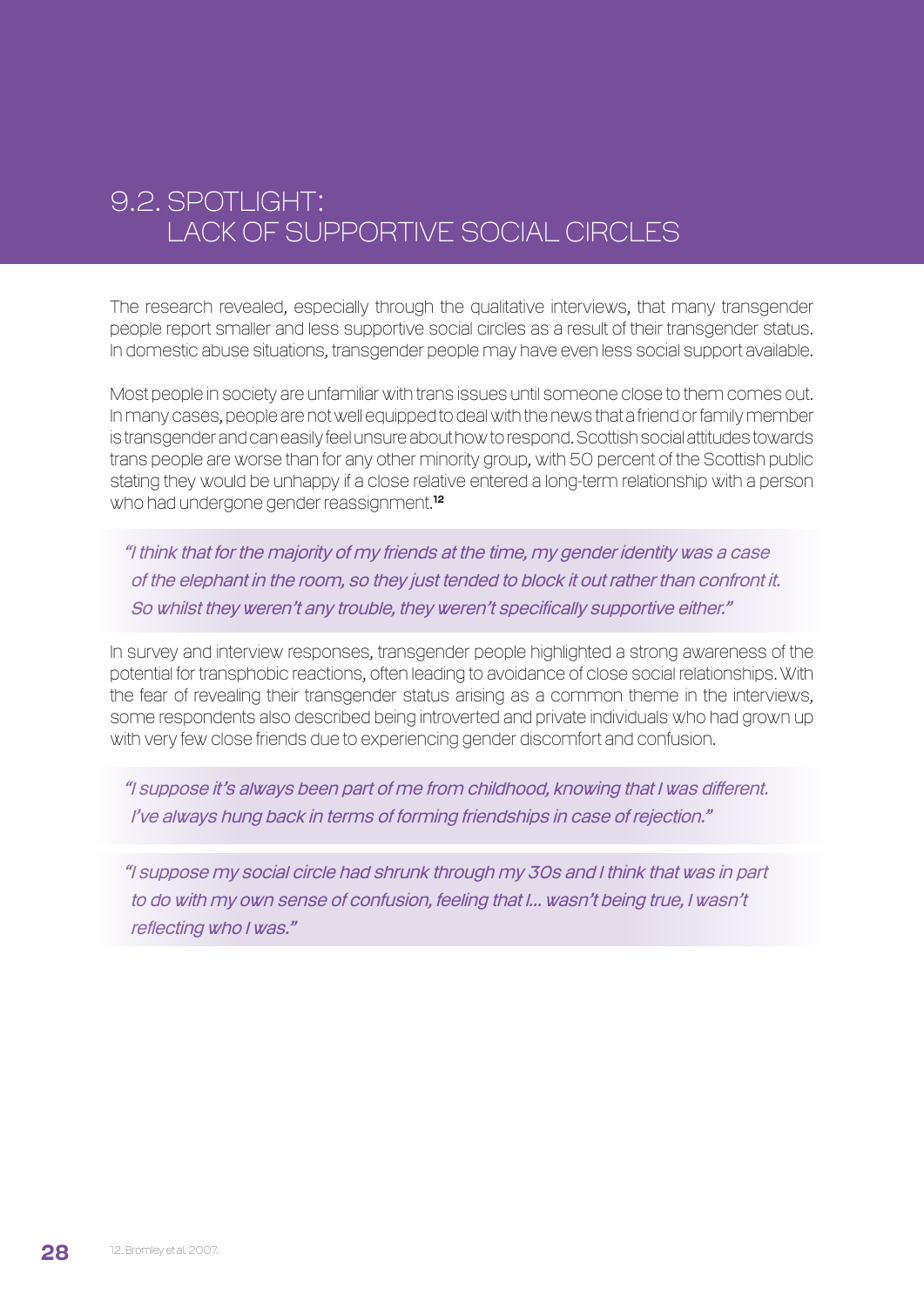### 9.3. Spotlight: Reluctance to Access Support Services

#### 9.3.1 FEAR OF IGNORANCE AND PREJUDICE

When asked about accessing a range of domestic abuse support services, many respondents stated concerns that service providers may not understand the complexity of transgender issues and misunderstand transgender experiences. The respondents also cited concerns that service providers and other services users will meet trans people with prejudice. **Transgender** respondents were often of the view that there were no domestic abuse organisations willing and able to assist them.

" Didn't want to tell any service providers about the relationship problems as explaining the details would have required me to come out... I was worried service providers would be ignorant of trans identities and potentially even quite prejudiced."

"I don't talk to organisations. I talk to individuals who I know. There isn't organisations out there to help. To be honest, see if you get a crisis like that, it's an immediate thing. It's immediate, you need help... where do you seek help immediately? It's not there, it just isn't there... If it had really came to it I think I would've phoned the Samaritans... Mainly because they're the biggest organisation that'll sit and listen."

### 9.3.2 Feelings of failure and self-blame

In common with other people who experienced domestic abuse, many of the transgender respondents were reluctant to seek help at the time of experiencing domestic abuse because they felt they were to blame for the problems in their relationship and did not feel able to acknowledge that they were experiencing domestic abuse. Some survey respondents also highlighted that feelings of unresolved guilt and self-hatred about being transgender contributed to their difficulties accepting that they were deserving of help and support.

"I didn't [look for support], no. I was young and at the time I never really acknowledged that it was abusive."

"At the time I did not recognise it as abusive. Felt it was my fault."

"It was only when the relationship broke up that I realised it was wrong. At the time I did not consider myself oppressed. I thought it was wrong to be transgender and so could understand why it upset her so much."

"Very ashamed, not wanting to admit I had failed. Was not in the relationship I told my family I was in (i.e. very loving, giving etc.)."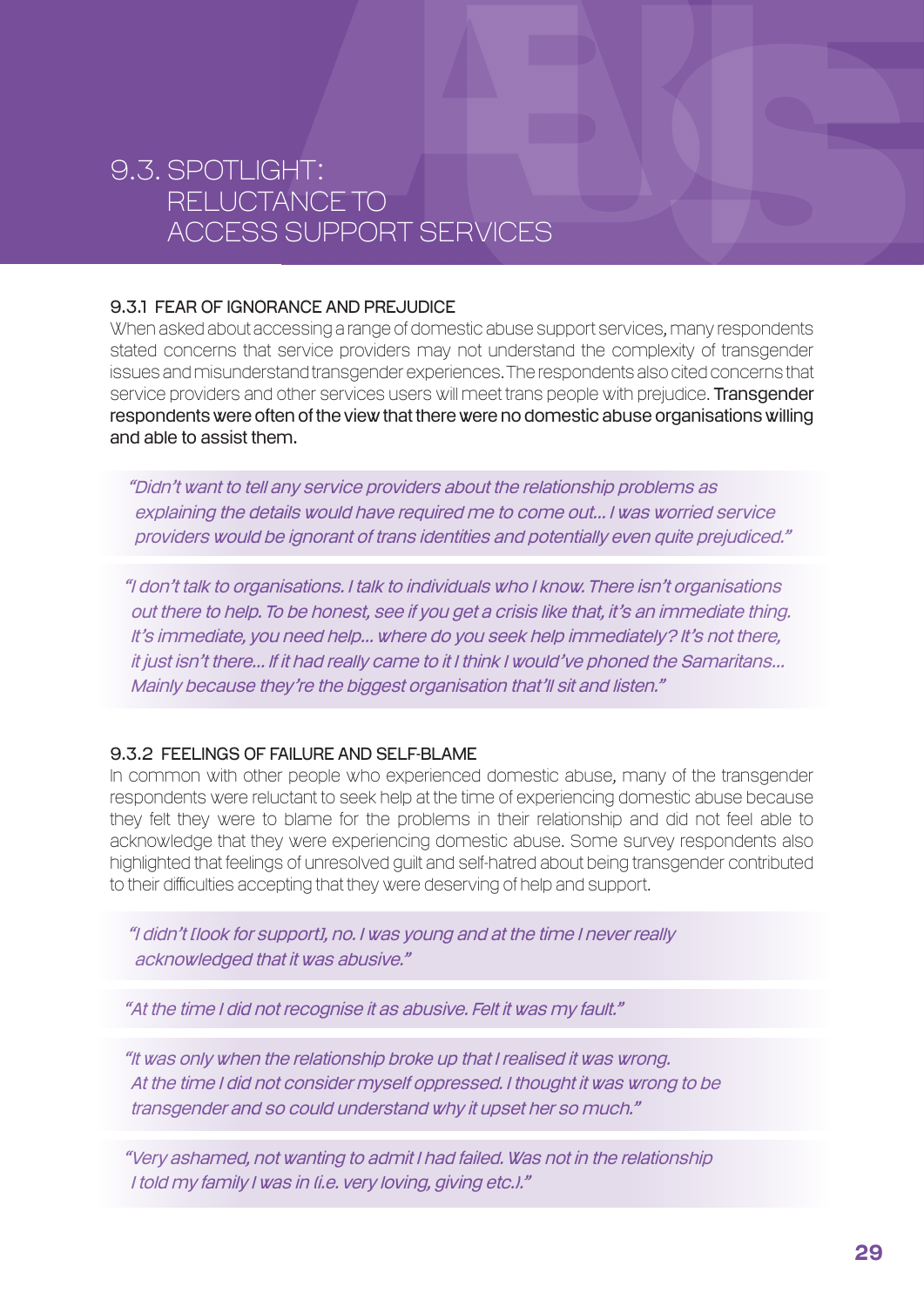### 9.4. Spotlight: Reluctance to Remain Using Trans Support Networks

Many transgender people have struggled to be accepted for who they are and to live fully as their self-identified gender. The respondents who considered themselves to have finished their process of gender reassignment from male to female were particularly likely to seek acceptance as women, rather than as trans women. Gender reassignment is a long and intensely challenging process. After gender reassignment, many people want to move on with their lives and to no longer be regarded as transgender. As a result, transgender support groups can be largely attended by those who are in the early stages of gender reassignment, thus potentially isolating those who have completed their transition.

 "I haven't found them [trans support groups] to fit my needs to be honest... people there have mental health issues as well and that becomes quite the focus for the group."

"I tend to keep away from the groups now. I've moved since, and now only a few choice friends [in the area] know about my transgender background."

"You don't want to stand up and say, well, I went through all this and I am different. Your whole point is not to be different! And this is where my friend X, she's having great, great difficulty, because she's got this void... she was wanting to get away from the transgender community altogether... but to do that, she has to break away from all her friends, the ones that are going to be there to support her whatever goes wrong."

Until mainstream service providers are more willing and able to support people with trans backgrounds, those who have finished gender reassignment and no longer engage with any trans support networks will be particularly isolated from support.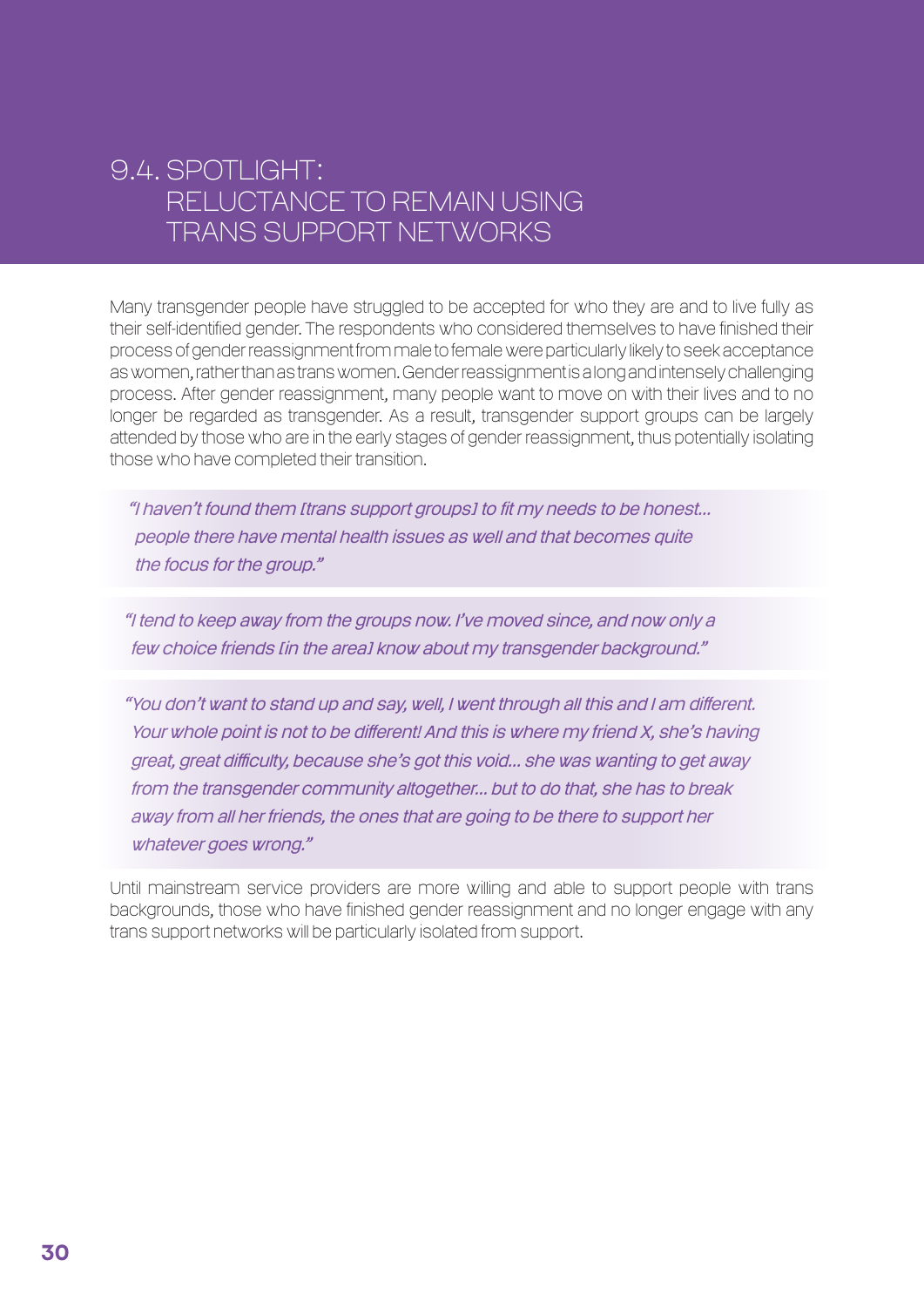### 10. Recommendations

Both statutory and voluntary organisations that provide support, advice and/or information to people experiencing domestic abuse should increase awareness and visibility within their own organisations of the issue of transgender people experiencing domestic abuse by:

- Inclusion of trans inclusive promotional materials, including online methods.
- Advertising by agencies that they will work with trans people (or trans women for women only organisations).
- Training for staff on the unique experiences and specific needs of transgender people experiencing domestic abuse.
- Partnership work with LGBT and transgender equality organisations to inform service design and delivery.
- Partnership work with LGBT and transgender equality organisations to undertake further research.

Police services need to work to reduce the barriers to reporting for transgender people experiencing domestic abuse by:

- Specific training for all police officers on the needs of transgender people.
- Public promotion of trans inclusion by police forces.

LGBT organisations should increase awareness and visibility within their own organisations of the issue of transgender people experiencing domestic abuse by:

- Undertaking training with staff on domestic abuse.
- Promotion of trans specific domestic abuse campaigns, including online methods.

Further research should be undertaken to gain more understanding of all forms of genderbased violence experienced by transgender people.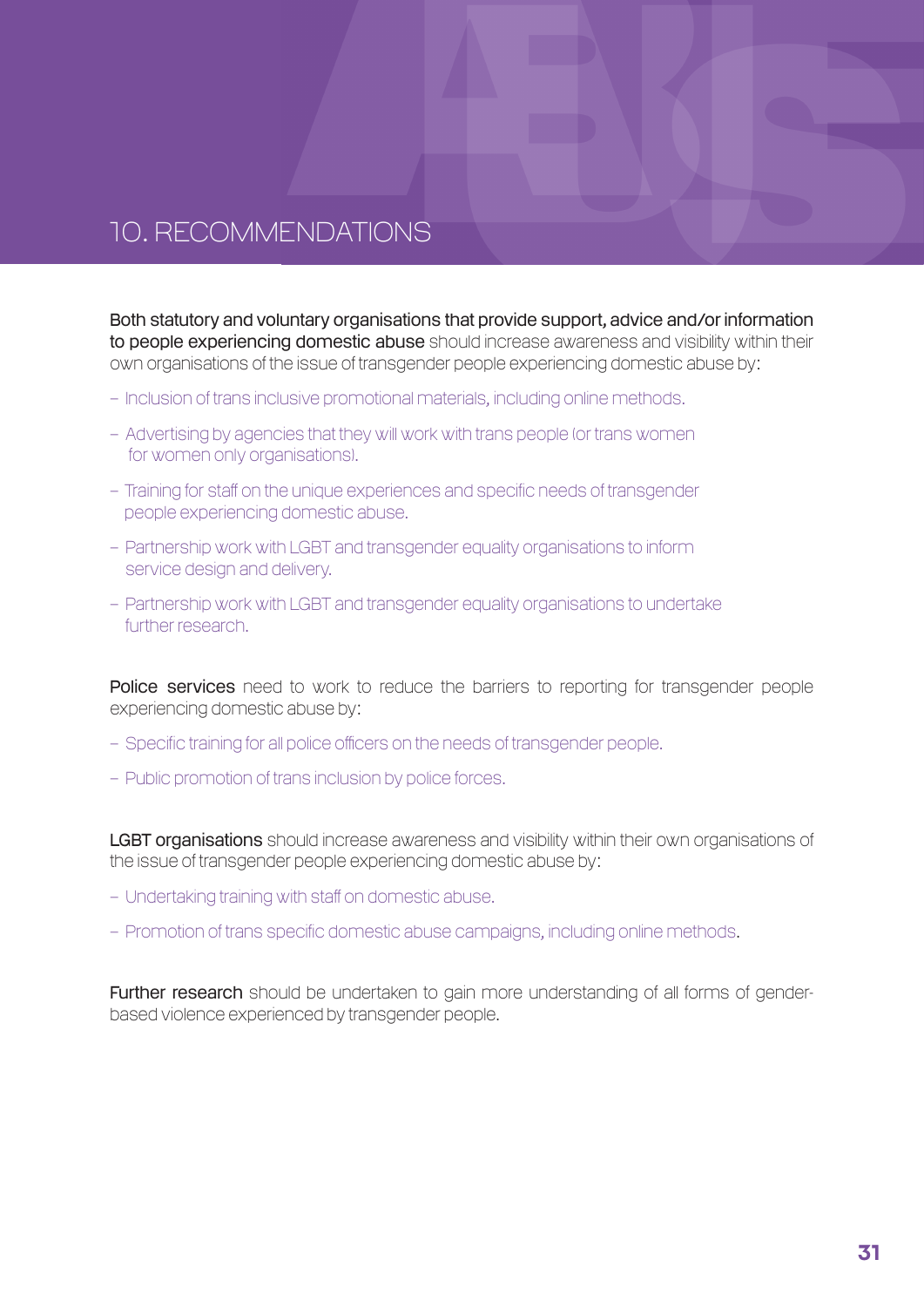### 11. Contacts and More Information

#### LGBT Domestic Abuse Project

3/2 30 Bell Street, Glasgow G1 1LG Telephone: 0141 552 7425

Email: info@lgbtdomesticabuse.org.uk www.lgbtdomesticabuse.org.uk

The LGBT Domestic Abuse Project is managed by:

#### LGBT Youth Scotland

3/2 30 Bell Street, Glasgow G1 1LG Telephone: 0141 552 7425

Email: info@lgbtyouth.org.uk www.lgbtyouth.org.uk

#### Scottish Transgender Alliance

30 Bernard Street, Edinburgh EH6 6PR Telephone: 07020 933 952

Email: james@equality-network.org www.scottishtrans.org

The Scottish Transgender Alliance is managed by:

#### Equality Network

30 Bernard Street, Edinburgh EH6 6PR Telephone: 07020 933 952

Email: en@equality-network.org www.equality-network.org

#### Scottish Women's Aid

Tackles domestic abuse and works to end violence against women.

2nd Floor, 132 Rose Street, Edinburgh EH2 3JD Telephone: 0131 226 6606

Email: contact@scottishwomensaid.org.uk www.scottishwomensaid.org.uk

#### NHS Open Road

A service for men of any age who engage in sexual acts in exchange for some form of payment.

123 West Street, Tradeston, Glasgow G5 8BA Telephone: 0141 420 7284

Email: advice@nhsopenroad.org www.nhsopenroad.org

### The Women's Support Project

Working against violence against women and children.

31 Stockwell Street, Glasgow G1 4RZ Telephone: 0141 552 2221

Email: wsproject@btconnect.com www.womenssupportproject.co.uk

### Stonewall Scotland

Working to achieve equality and justice for lesbian, gay, bisexual and transgender people.

9 Howe Street, Edinburgh EH3 6TE Telephone: 0131 557 3679

Email: info@stonewallscotland.org.uk www.stonewall.org.uk/scotland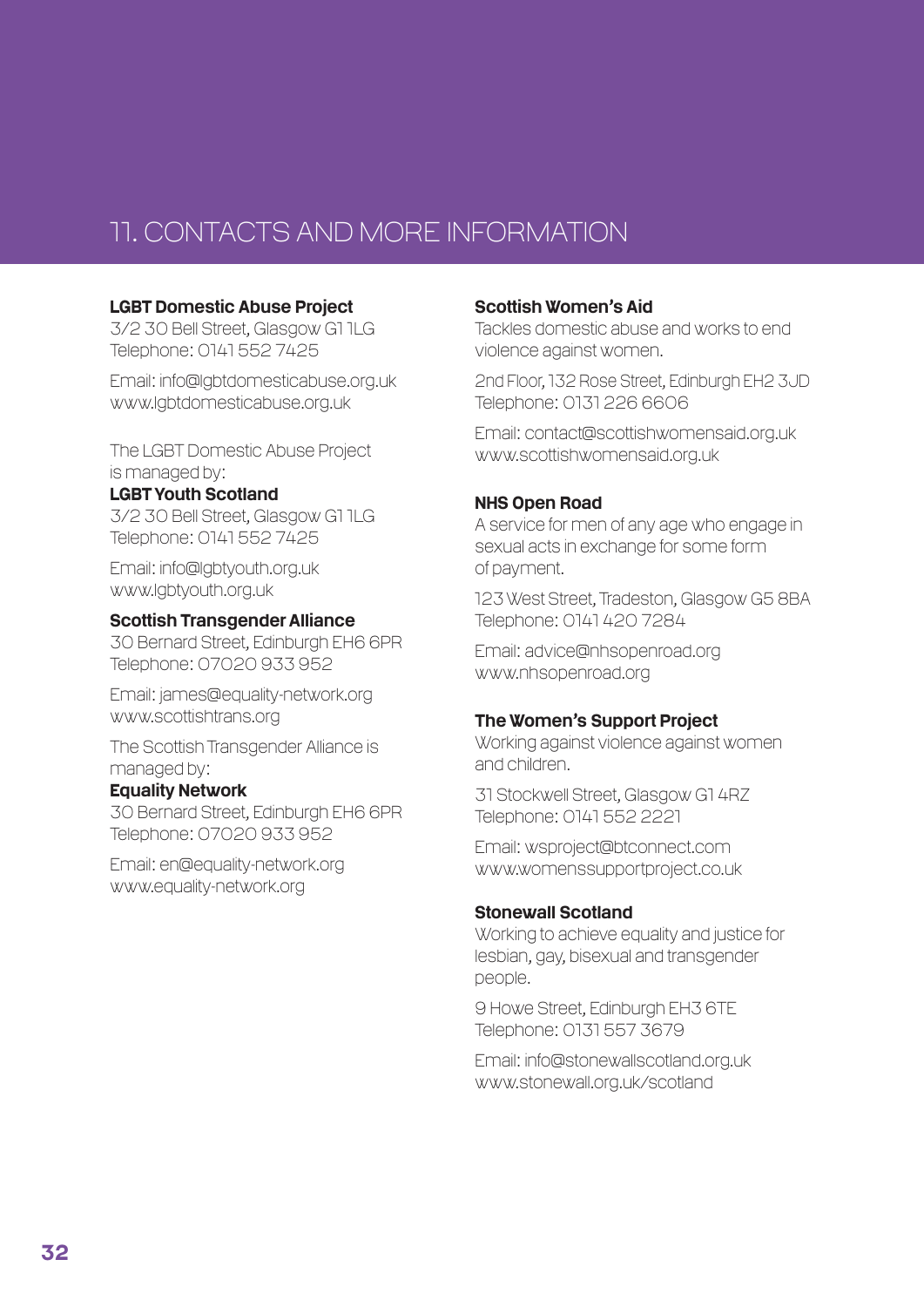### **REFERENCES**

Bromley, C., Curtice, J., and Given L. (2007) 'Attitudes to Discrimination in Scotland 2006: Scottish Social Attitudes Survey - Research Findings' Scottish Centre for Social Research

Cawson, Wattam, Brooker and Kelly 2000 "Child Maltreatment in the United Kingdom: a Study of the Prevalence of Abuse and Neglect." NSPCC.

Lev, A.I. 2004 Transgender Emergence: Therapeutic guidelines for working with gender-variant people and their families. Binghamton, NY: Haworth Press.

Morton, J. 2008 "Transgender Experiences in Scotland." Scottish Transgender Alliance.

Office for National Statistics 2002 "Non-fatal Suicidal Behaviour Among Adults 16 to 74 in Great Britain." The Stationery Office.

Whittle, S., Turner, L. and Al-Alami, M. 2007 "Engendered Penalties: Transgender and Transsexual People's Experiences of Inequality and Discrimination." The Equalities Review.

"The Yogyakarta Principles on the Application of International Human Rights Law in relation to Sexual Orientation and Gender Identity." 2007 www.yogyakartaprinciples.org (accessed 3 August 2010).

Research design by Graham Ritchie.

Research analysed and written by Amy Roch and James Morton

The full survey that respondents were asked to complete can be found online: www.lgbtdomesticabuse.org.uk